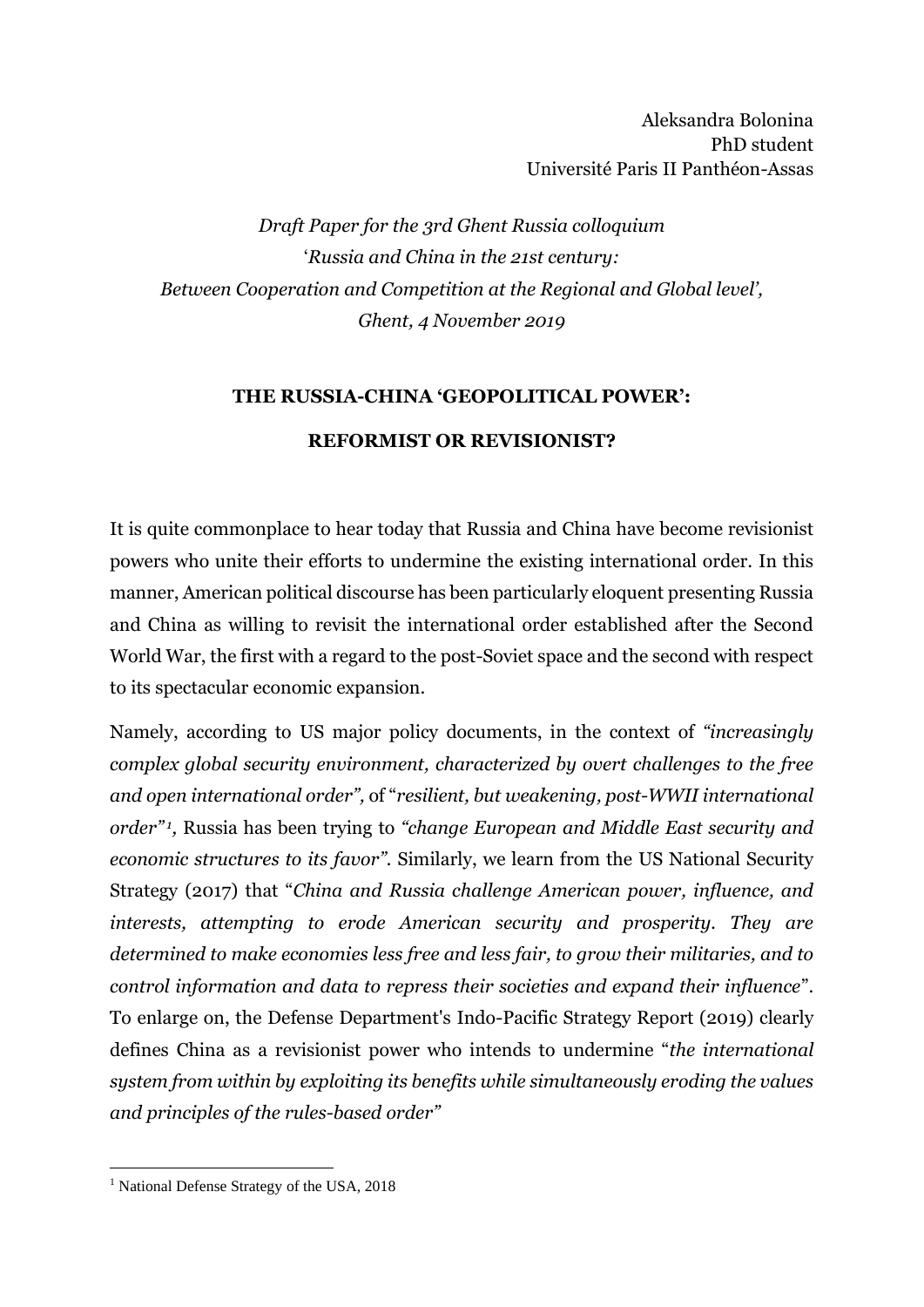These accusations (that are, we must mention, reciprocal) come to being in a very particular context of international relations marked by major transformations in international system's functioning. Some of them more tangible than the others, they indicate clearly the presence of aspirations to alter the way international affairs are decided and done among the states, or in other words, of the attempts to reform or even revisit the foundations of the international order.

However, revisionist patterns of behavior are often associated exclusively with the attitude towards the U.S. and attributed precociously to the states having any conflictual relation with the latter. Such generalizations stem essentially from the problem of definition of international order and, namely, from leaving out of its multidimensional nature. In this paper, we argue that attribution of revisionist, reformist or status quo orientations to states should be accompanied by a disaggregated approach to international order. In this optic, Russia and China may be seen as revisionist, reformist and status quo at the same time depending on which dimension of the international order is being analyzed.

After identifying the tendencies of contemporary international relations that provide favorable conditions for speculations on revisionist and status quo states (I), we propose to look into the nature of the notion of international order (II) to proceed then with the analysis of Russia's and China's foreign policy orientations. (III)

# **I – Current tendencies conditioning the debates on revisionism**

There is a widely shared understanding among IR scholars that international system is currently going through a major transition phase.<sup>2</sup> After what was known to be 'bipolar stability' had come to its end with the collapse of the Soviet Union, the power vacuum left by it was quickly filled by its former counterpart. It laid basis for the so called 'unipolar moment' underpinned by its supremacy and guaranteed by no other power being capable or willing to contest its hegemony. However, the unipolar world was not

<sup>2</sup> See John Ikenberry, Power and liberal order: America's postwar world order in transition. *International Relations of the Asia-Pacific*, Volume 5 (2005) 133–152; Randall L. Schweller and Xiaoyu Pu,

After Unipolarity: China's Visions of International Order in an Era of U.S. Decline*. International Security,*

Vol. 36, No. 1 (summer 2011), pp. 41-72; Andrei P. Tsygankov, From Global Order to Global Transition. *Russia in Global Affairs,* n°1, 2019; Yu Bin, From Global Governance to Global Disorder: Implication for Russia and China in *Sino-Russian Relations in the 21st Century*, ed. by Jo Inge Bekkevold and Bobo Lo (Palgrave Macmillan, 2018), pp. 191-214; and others.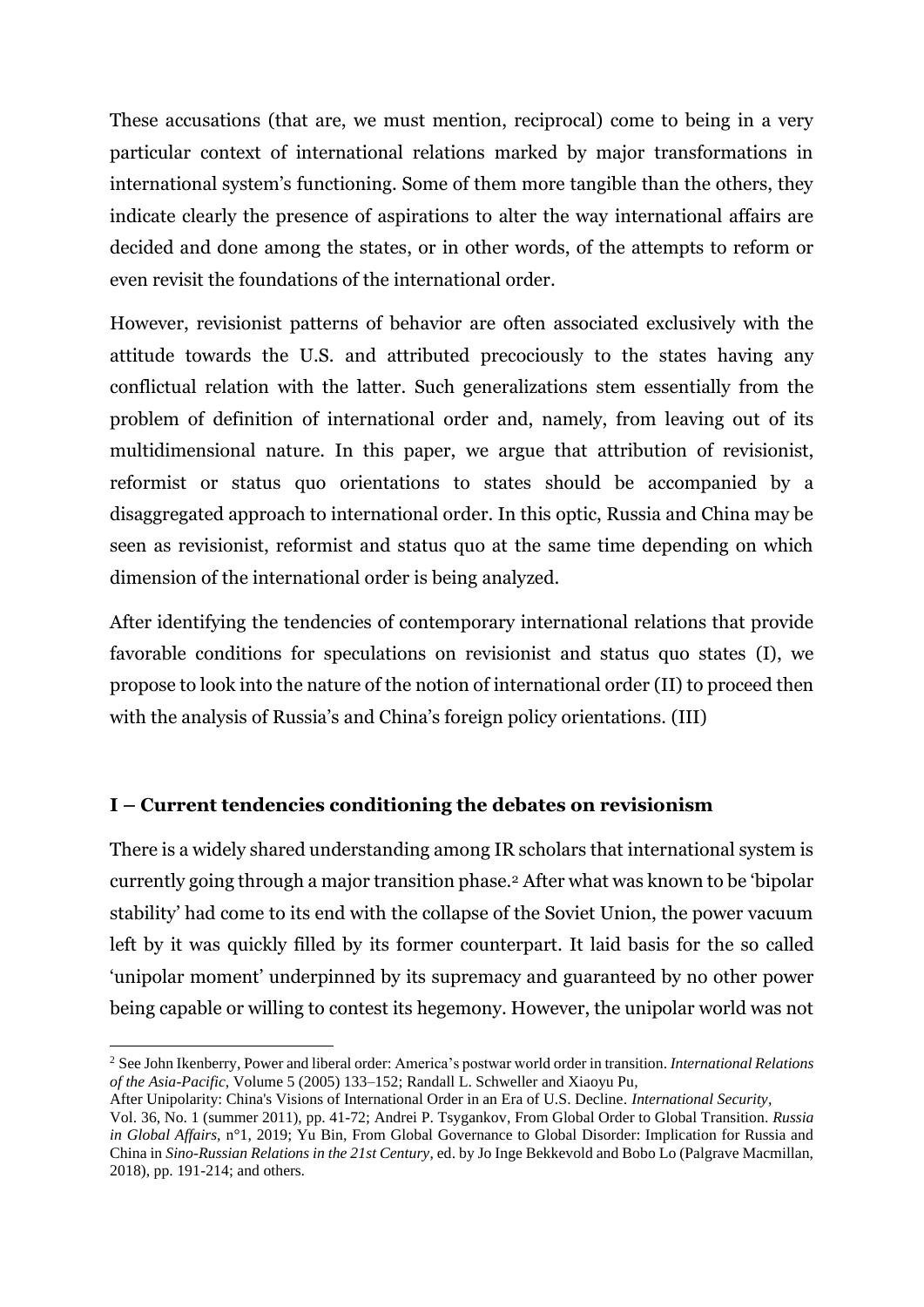destined to last long and while *"the idea that a system with many great powers will follow the era of the United States as the sole superpower [has started] fading"*3, the question of what international order is going to look like in the future remains open.

Firstly, we can observe today the step back of the United States as a global superpower. Yet, we would not confuse it with a so-called *decline* of the U.S. It is instead the idea that the United States renounces on some of the responsibilities inherent to an actor with a superpower status<sup>4</sup>, or what Yan Xuetong called "abdication of its global *leadership"*5*,* which is not accompanied by actual decline of its economic or military power. Such responsibilities range from active participation in global political, financial, economic and judicial institutions to involvement and management of military conflicts around the globe. In other words, whereas its relational power, *"sourced from the uneven distribution of ideational and material resources among actors"*<sup>6</sup> – remains uncontested, as the United States remains still the most powerful state in the world,<sup>7</sup> it is otherwise when it comes to structural power. Notably, the US is no longer capable of sustaining the current international order and, more importantly, it is at some point denying the foundations of that order. <sup>8</sup> There is a divergence of opinions on whether the US's 'step-back' is conditioned by the rise of regional, and specifically, authoritarian powers (N. Ferguson) or if it is motivated by the logic of its internal development (J. Mearsheimer, S. Walt). However, it is generally agreed that the US development vector is now oriented inside rather than outside or, as Fareed Zakaria put it, it has become today '*a distant well-wisher, not an engaged superpower'*. <sup>9</sup> To illustrate this idea, we may refer to the United States abandoning the idea of the Trans-Pacific Partnership or withdrawal from the nuclear deal with Iran. In addition, it launched a withdrawal of its troops from their deployment zones and it has considerably diminished its support for its allies in the Middle East and in Europe.

<sup>&</sup>lt;sup>3</sup> Yan Xuetong, From a Unipolar to a Bipolar Superpower System: The Future of the Global Power Dynamic. *Global Times,* December 30, 2011

<sup>&</sup>lt;sup>4</sup> It is, on one hand, the capacity to influence international affairs through its material and non-material power, and, on the other hand, to sustain international order where each actor can fit in.

<sup>5</sup> Yan Xuetong, The Age of Uneasy Peace. Chinese Power in a Divided World. *Foreign Affairs,* January-February 2019

<sup>6</sup> Albena Azmanova, Relational, structural and systemic forms of power: the 'right to justification' confronting three types of domination. *Journal of Political Power*, 11(1), p. 70

 $7$  To illustrate this affirmation, we may consider such indexes as GDP, military expenditure

<sup>&</sup>lt;sup>8</sup> In this sense, we refer to what S. Strange calls 'structural power', distinct from 'relational power', or the capacity to delineate and control the structures that define the environment within which intrastate interactions take place. (Strange, S., 1988. States and markets. London: Pinter )

<sup>9</sup> Fareed Zakaria, Self-destruction of American Power. *Foreign Affairs,* July-August 2019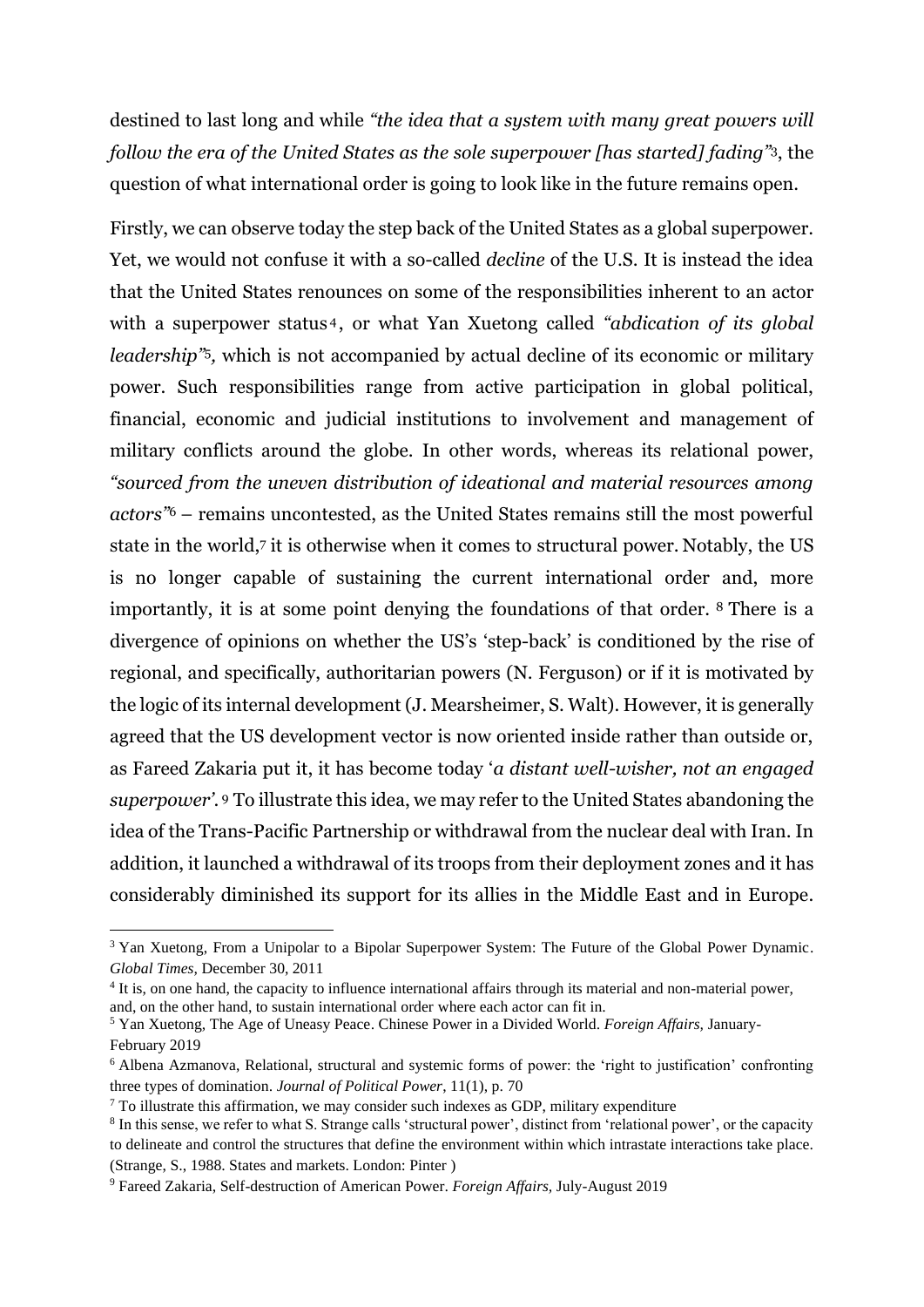Finally, the U.S. did not hesitate to use economic leverages not just against its opponents, but against its allies as well, as it did in 2018 by imposing tariffs on the imports of steel and aluminuim from the EU.

Secondly, in parallel to the 'fading' of the American superpower, accelerated multipolarization, pluri-centralization or what F. Tolipov calls 'multilateralization'<sup>10</sup> have become a distinct feature of contemporary international relations marked by the 'awakening of regions'. Indeed, while "*the moment of unipolarity is coming to an end, regional powers and especially regional non-Western powers like China, Russia, Turkey and India are all 'potential great powers in a not-so-far distant multi-polar world order"*. *<sup>11</sup>* The emergence of superpowers' contesters creates by implication the dilemma of (re)distribution of power and prestige: while the gap between the hegemon and its contesters' military, economic or other potentials diminishes, they still may not dispose of the same level of prestige or reputation. In order to maintain balance in the system, as R. Schweller affirms, a weakening hegemon must share influence with the counterpart till the moment its prestige is commensurable to its factual influence.<sup>12</sup> Therefore we can observe that China (already) and Russia (still) are demonstrating significant results in their diplomatic, economic and military development and therefore they are in position to challenge the US supremacy, on a regional level to start with.

Operating mainly, but not only, in their respective immediate neighborhoods, emerging power gravity centers claim the status corresponding to their actual potential. In this light, Russia has begun to actively promote the Eurasian idea ('Central Eurasian space') in the post-Soviet space, while China sticks to the Belt and Road initiative as a means of affirmation of its power status, especially with regard to the Asia-Pacific region, and to construct a regional "community with common destiny". When both have encountered skepticism of their Western partners, justified or not, they have accused the latter of infringing on the principles of pluralism. Emergence of contesting powers and the realignment of alliances which have taken place is, according to D. Trenin, mainly *"due to the inability to construct an inclusive world order that* 

<sup>10</sup> Farkhod Tolipov, Концепция ответственного лидерства Узбекистана в Центральной Азии. *Bilim Karvoni*, 22 juillet 2019

<sup>&</sup>lt;sup>11</sup> Sten Rynninga, Jens Ringsmose, Why Are Revisionist States Revisionist? Reviving Classical Realism as an Approach to Understanding International Change. *International Politics*, Palgrave McMillian, 2008, n°45, 29

 $12$  Randall Schweller, Восходящие державы и ревизионизм в условиях нарождения новых мировых порядков. *Global Affairs,* October 7th, 2015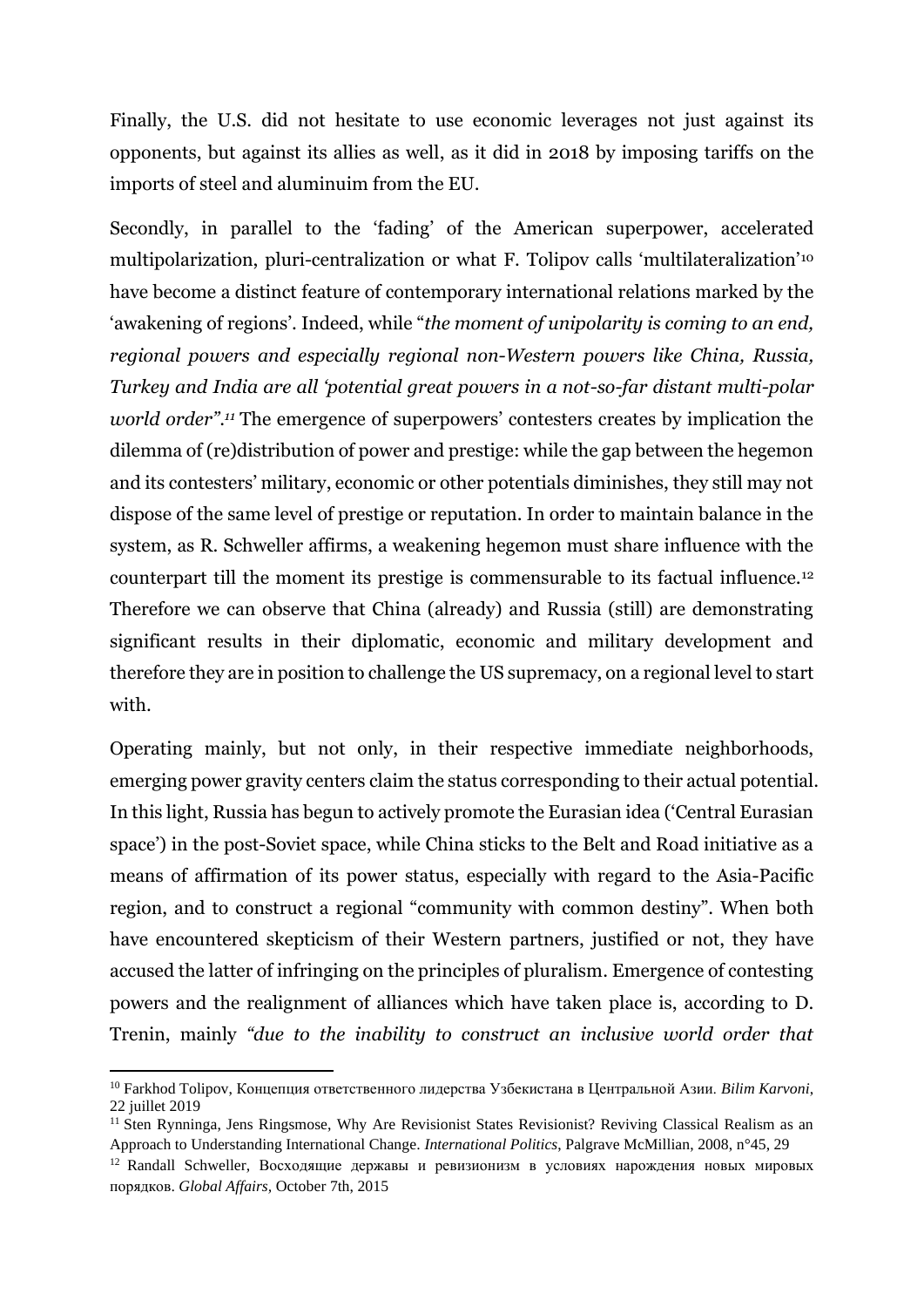*accommodates all major players after the Cold War"*13. Though China and Russia are rightful members of the international *system*, they often find themselves on the periphery of international *society* in the sense that Hedley Bull attributed to it<sup>14</sup> when it comes to democracy and liberal reforms issues.

Thirdly, in this context of weakening structures of intrastate interactions framed previously by the US supremacy and catalyzed through global institutions, *multilateral cooperation yields to the force of resurgent great-power competition*<sup>15</sup> and efficiency of these institutions becomes questioned. As the room for challenging the 'fading' hegemon becomes larger, unpredictability of IR rises, too. And while new gravity centers are forming and former decline putting international relations in a state of flux, global antagonism and great-power rivalry are rising and, at some point, escalating both on global and regional levels. In this context, intrastate relations are described in such terms as 'Central Asian great game', 'US – China trade war' or 'Russia – West '*bras de fer*'', expressive journalist clichés reflecting an overall perception of international affairs where *"geopolitical tensions weigh on the existing architectures"*. <sup>16</sup> It has had a significant impact on conflict management and has underscored major default of international governance mechanism, notably the UN. It is not a novelty that the Security Council happens to be unable to put an end to armed conflicts, especially in the cases when they touch upon the interests of its permanents members disposing of a veto right.<sup>17</sup> However, it has been relatively successful in doing so after the collapse of the USSR and till the beginning of 2000s. In actual context, back again, states prefer to adopt unilateral measures and actions in order to resolve disputes rather than dealing with them by means of international organizations. To give an example, we may refer to the invasion of Iraq in 2003 bypassing the UN Security Council authorization or the today's Syrian crisis as illustrating coalitions-

<sup>13</sup> Dmitri Trenin, China, Russia and the United States contest a new world order. *East Asia Forum*, 5 mai 2019

<sup>&</sup>lt;sup>14</sup> 'A society of states (or international society) exists when a group of states, conscious of certain common interests and common values, form a society in the sense that they conceive themselves to be bound by a common set of rules in their relations with one another, and share in the working of common institutions. ' (Hedley Bull, The Anarchical Society. London, 1977, p. 13)

<sup>&</sup>lt;sup>15</sup> Will Moreland, The Purpose of Multilateralism. A Framework for Democracies in a Geopolitically Competitive World. *Foreign Policy at Brookings,* September 2019, p. 3

<sup>16</sup> *Ibid.*, p. 19

<sup>&</sup>lt;sup>17</sup> In this manner, the most significant failure of the UN Security Council has been so far its incapacity to deal with the Israeli-Palestinian conflict lasting for more than half a century now. The roadmap adopted in 2003 implied multilateral conflict management. Yet, it is essentially the United States who is actively engaged in the process.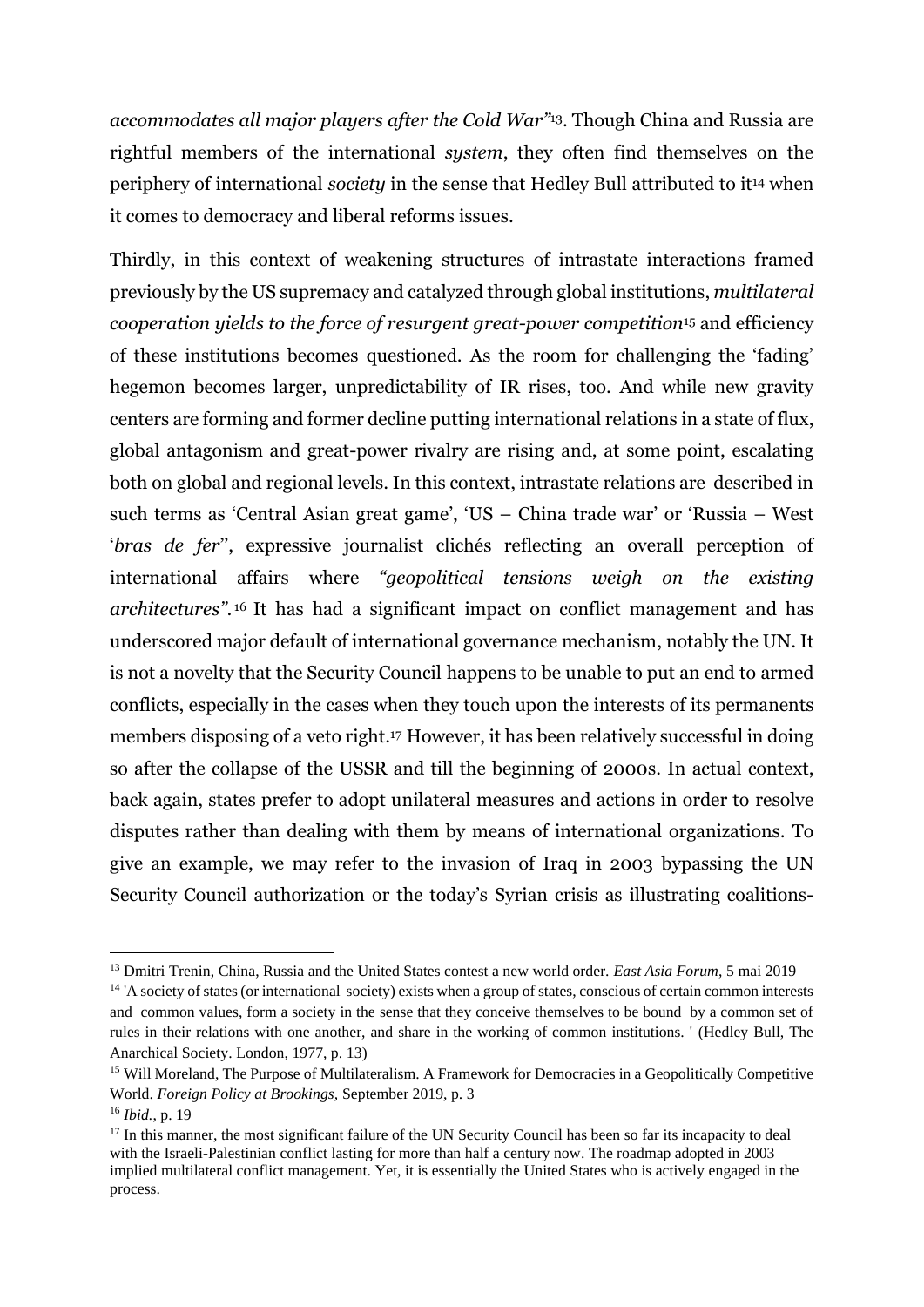based negotiations of terms and designating of spheres of influence. <sup>18</sup> We may also mention a recurrent resort to unilateral sanctions as a protectionist and political tool as an evidence of malfunctioning global economic and financial institutions which were initially supposed to amortize the disputes between the countries. Namely, sanctions are being introduced more with didactive purposes rather than as aim-oriented tool. As a result of fading efficiency of 'traditional' global institutions and lack of their credibility in the eyes of 'traditional' and rising powers, we see appear parallel architectures on regional levels, such as the AIIB, which offer a 'more satisfying alternative'.

The features mentioned above <sup>19</sup> define contemporary international relations, transitioning from the unipolar moment to new forms of existence, and condition their future developments. However, such transition is perceived differently since not all the states share a common view of a so-called future world-order, and it is often perceived as a movement towards a disorder triggered by the rising powers. In this context, states' patterns of behavior tend to be explained in terms either of preservation of the current international order or of supporting its reform and revisiting.

# **II – Conceptualizing international order**

The notion of revisionism originated from historical science which defines it as a reinterpretation of the historical record, an attempt to examine and to change the existing beliefs about how events happened or what their importance or meaning is.<sup>20</sup> Revisionism thus represents not merely a static quality of a state, but more its orientation and objectives motivated by the intention to revisit its attitude towards a previously accepted situation. Reformism is initially related to the political initiatives of 1970s which sought to rebalance the world economic order and organize the interdependency between the global North and the global South more in benefit of the latter. The term is also associated to a change operated in order to improve something, not replace it.

<sup>&</sup>lt;sup>18</sup> Two conflict managing forces can be distinguished in particular: the so-called Western coalition which includes among other the United States, the United Kingdom, France, and Turkey, on one hand, and Russia and Iran on the other hand. In addition, peace negotiations have taken place in various format, such as the Astana forum which united Russia, Turkey and Iran.

<sup>&</sup>lt;sup>19</sup> Those given here do not undoubtedly present an exhaustive list.

<sup>20</sup> Cambridge dictionary [Online]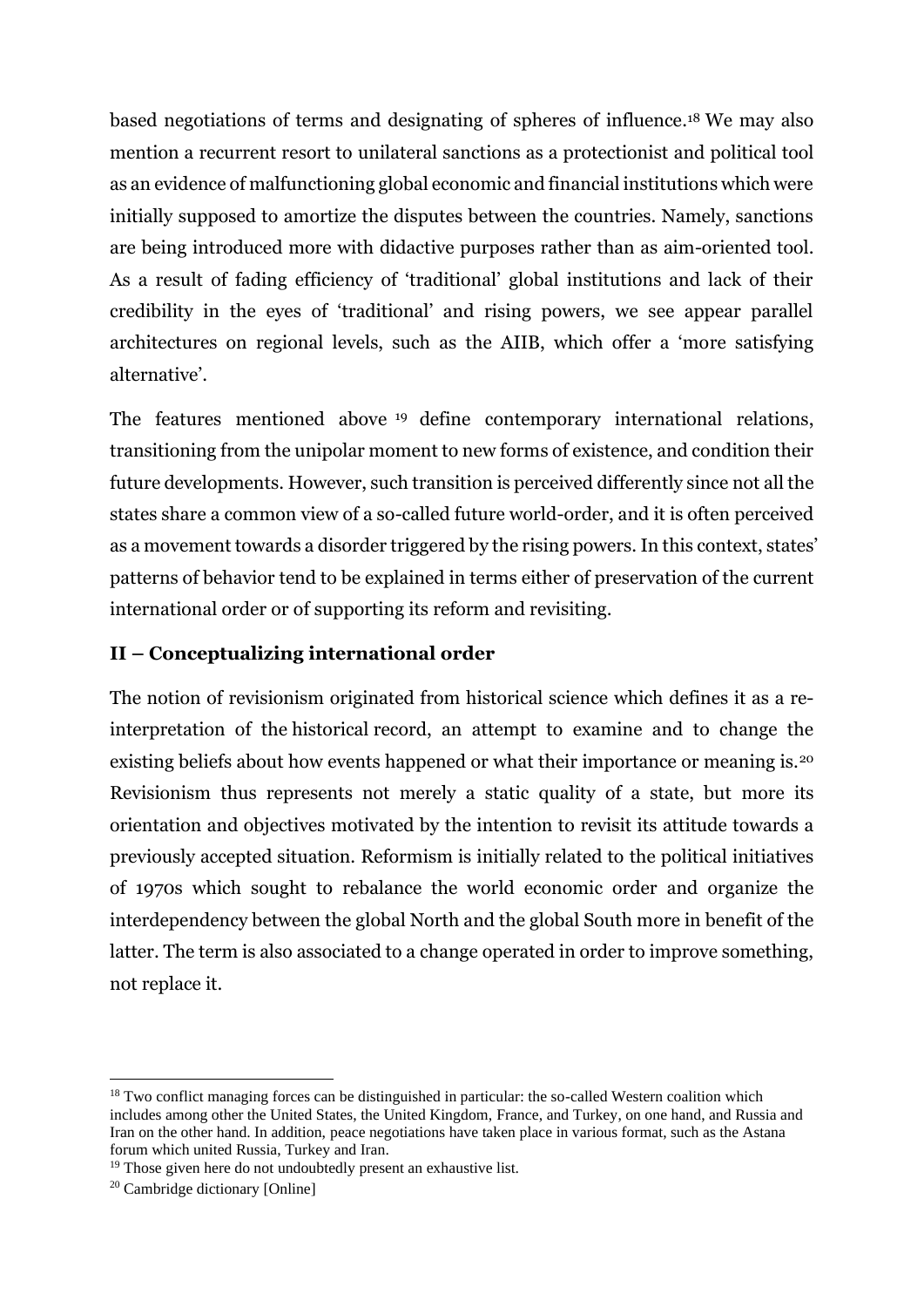If applied to the IR field, these two terms lead us to the assumption that there exists an international *order*, a certain set of rules, norms, and expected types of behavioral patterns accepted by all the states. It is *vis-à-vis* these norms and patterns that status quo or revisionist qualities are attributed to states. However, the very definition of international order presents un uneasy task, while its existence is a relative phenomenon.

In this section, we will look into multidimensional and heterogenous nature of international order which in return conditions a *"disaggregated understanding of revisionism*<sup>"21</sup>. In that sense, confronting a state to various qualitative parameters of international order may lead to different conclusions regarding revisionist (or not) nature of the state in question.

Yet, the very existence of international order is not a subject of compromise among the IR scholars. Accordingly, *classical realists* defend that ultimately, international system is anarchic since states are their own sovereigns and there is no other source of authority above them. The only possible way to organize interactions between these driven by pursuit of power atomized actors and avoid a permanent war is by reaching a certain balance of power – alternatively, of threats or interests – the equation of their capabilities and dependencies. By implication, the actual *modus vivendi* among the states is understood in terms of distribution of power and goods<sup>22</sup> as a product of balancing mechanisms and no matter which configuration is established, the political units of this system will be organized according to the hierarchy determined by the force that each unit is capable of mobilizing. <sup>23</sup> Contrary to the thesis of absolute anarchy, some IR scholars believe that despite of their complexity, international relations are not developing in arbitrary manner, but they submit to certain rules tending to their stabilization. Thus, power games between actors are not a source of disorder, but lack of organizing power is. As writes S. Sur, power is in fact cohesive and it regroups and assembles around itself other players. <sup>24</sup> In other words, power is viewed here as a regulating mechanism, objective and spontaneous by nature, which

<sup>&</sup>lt;sup>21</sup> Alexander Cooley, Daniel Nexon and Steven Ward, Revising order or challenging the balance of military

power? An alternative typology of revisionist and status-quo states. *Review of International Studies*, 2019, 1

<sup>&</sup>lt;sup>22</sup> Alexander Cooley, Daniel Nexon and Steven Ward, Revising order or challenging the balance of military power? An alternative typology of revisionist and status-quo states. *Review of International Studies*, 2019, 5

<sup>23</sup> Raymon Aron, *Paix et guerre entre les nations.* Calmann-Lévy, 2004 (réédit. de 1962)

<sup>24</sup> Serge Sur, *Relations internationals.* Montchrestien, Lextenso editions, 6th ed., 2011, p. 219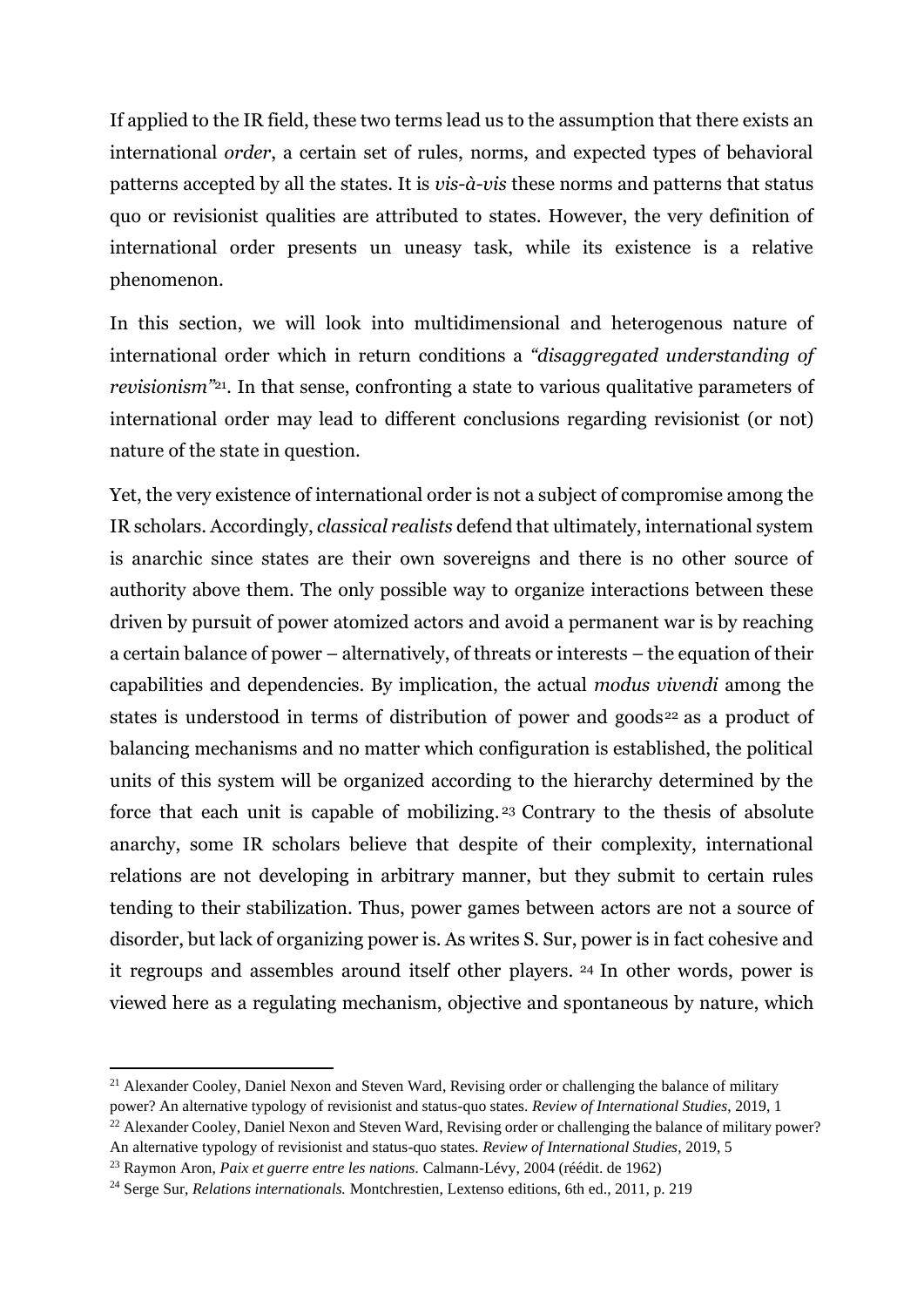organizing potential is translated by its *"capacity to do, to make somebody do something, to stop somebody from doing something and to refuse to do something".<sup>25</sup>* In this optic, a state that concentrates sufficient power – relation and structural - l is viewed as a custodian of such power structured international order and therefore any redistribution of power would mean revisiting of its foundations. As H. Morgenthau put it, *"the policy of the status quo aims at the maintenance of the distribution of power as it exists at a particular moment in history"*, while an ideal-type revisionist actor will be presented by a state with imperialist ambitions. <sup>26</sup> Such *"prominent understandings [that] associate hegemons with status-quo orientations and rising challengers with revisionist ones"*<sup>27</sup> result in an affirmation that a shift of gravity center or its multiplication appears to be a precursor of revisionism.

Alternatively, power transition theorists defend that *"not all states if given the opportunity would change the system if the conditions in place are 'satisfying' "*. Specifically, the rationale of a rising power will be determined by its intention to get more net gains <sup>28</sup> and its 'inclination to revisionism' will depend on whether it is satisfied with the actual distribution of benefits and its room for maneuver within international system. As in case of China, we might allow the hypothesis that since its spectacular economic development has taken place within the current international order, it may be then contented with it and take the stance of a status quo state. It will be then the contrary case of a revanchist state, as Russia is often presented, who shows a rather high degree of dissatisfaction with the current state of affairs and whose gains remain limited and hardly obtainable in such framework.

In addition to the vision of the international order as power-structured, some IR scholars believe there exists an implicit set of rules of conduct, principles, norms and procedures that are imposed on states by themselves.<sup>29</sup> They agree on a certain kind of a 'social contract' to guarantee predictability and stability of international relations and, subsequently, their own survival. In this perspective, states, as E.H. Carr put it, are not

<sup>25</sup> *Ibid.,* p. 249

<sup>26</sup> Hans J. Morgenthau, *Politics among Nations: The Struggle for Power and Peace*. 5th ed., New York: Alfred A. Knopf, 1978, p. 46

<sup>&</sup>lt;sup>27</sup> Alexander Cooley, Daniel Nexon, Steven Ward, Revising order or challenging the balance of military power? An alternative typology of revisionist and status-quo states. *Review of International Studies*, 2019, 1-20 <sup>28</sup> Organski & Kugler, 1989

<sup>&</sup>lt;sup>29</sup> Stephen D. Krasner, Structural Causes and Regime Consequences: Regimes as Intervening Variables. *International Organization*, Vol. 36, No. 2, International Regimes (Spring, 1982), p. 186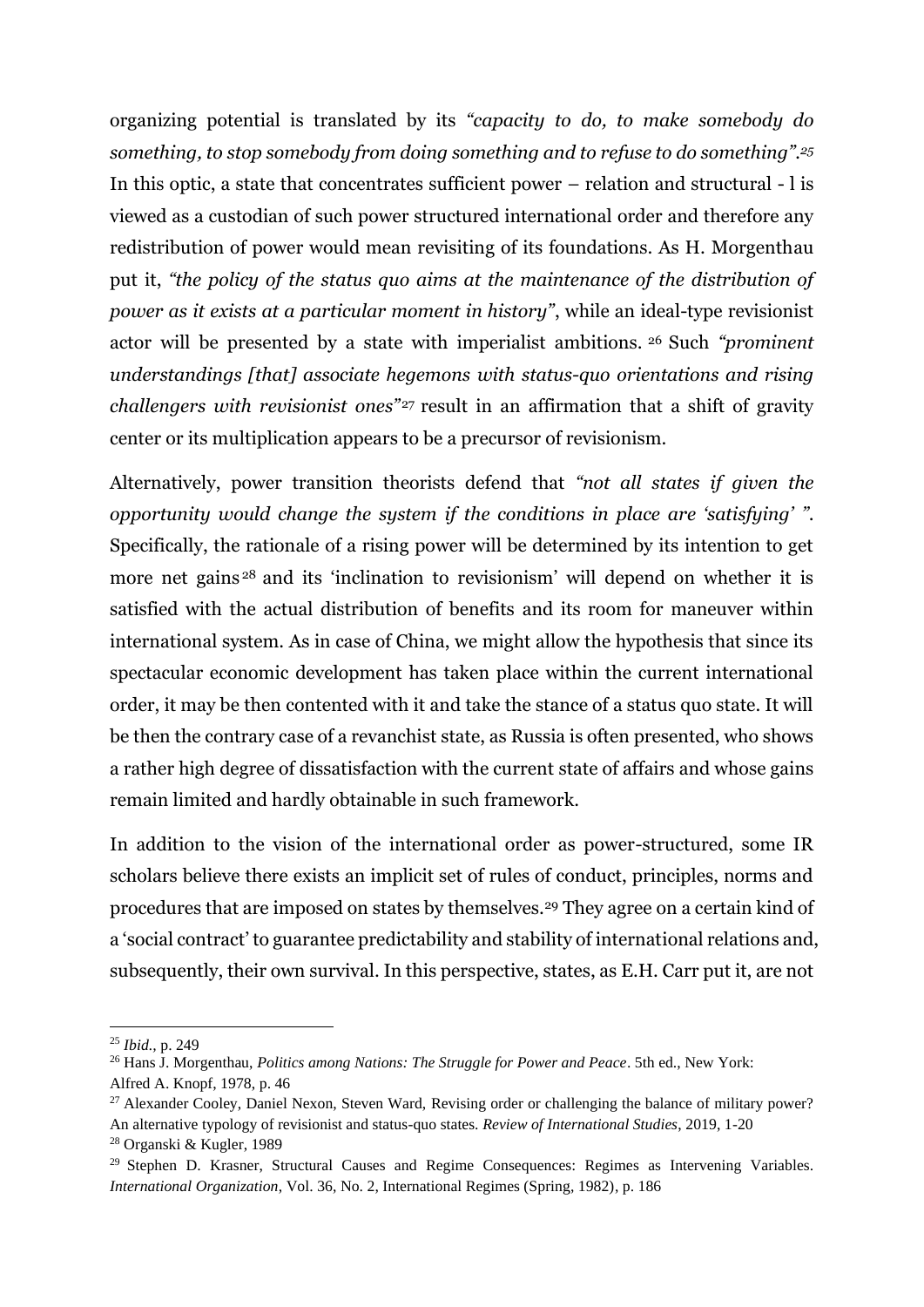motivated by power calculations alone, also conform to the idea of a *"global moral codex"*30, a *"well-developed and widely-accepted body of idealist or liberal norms in international politics"* that *"prescribe acceptable forms of state behavior"*. <sup>31</sup>In this manner, H. Bull defined international order as *"a pattern of activity that sustains the elementary or primary goals"* of international society, which is not mechanic, but rather self-conscious and oriented towards preservation of the state system and maintaining the independence of states and relative peace or absence of war as normal conditions among states.<sup>32</sup>

These norms exist in their most formalized and fixed version as international law, public and private, enforced by international institutions – what J. Ikenberry calls 'constitutional order', *"organized by a rule of law principle, in which binding institutions diminish levels of distrust because there are lower 'returns to power' for the strongest states"*. <sup>33</sup> Besides that relatively tangible and the most evident dimension of international norms and rules, there are other aspects, much more 'slippery' and hardly identifiable. In IR literature, they are defined as *"the settled rules and arrangements between states that define and guide their interactions"* <sup>34</sup> "*such as international norms and regimes, diplomacy features and property rights on global scale*" <sup>35</sup> or *"governing arrangements among the units of a system, including their rules, principles and institutions, which are designed to make interactions predictable and to sustain the goals and values that are collectively salient"*36. These rules and norms are quite dubious, and it is not transparently clear who fixes them and who endorses them. Yet, we believe that their acceptance is twofold motivated: by the internal acknowledgement of the need to follow these rules in order to preserve stability, security and predictability (assuming that such acknowledgement is reciprocal), and by the structural power exercised by the dominants actors in charge of benefits distribution. In the latter case, a prospective leader would present 'his

<sup>30</sup> Sten Rynninga, Jens Ringsmose, Why Are Revisionist States Revisionist? Reviving Classical Realism as an Approach to Understanding International Change. *International Politics*, Palgrave McMillian, 2008, 45, p. 29

<sup>31</sup> John Mearsheimer, E.H. Carr vs. Idealism: The Battle Rages On. *International Relations*, vol 19(2), p. 142

<sup>32</sup> Amitav Acharya, The Emerging Regional Architecture of World Politics. *World Politics*, vol. 59, n°4, juillet 2007, 637

<sup>33</sup> Robert Stewart-Ingersoll, Derrick Frazier, *Regional Powers and Security Orders*. Routledge, 2012, p. 21

<sup>&</sup>lt;sup>34</sup> Alexander Cooley, Daniel Nexon and Steven Ward, Revising order or challenging the balance of military power? An alternative typology of revisionist and status-quo states. *Review of International Studies*, 2019, 1

<sup>&</sup>lt;sup>35</sup> Randall Scweller, Восходящие державы и ревизионизм в условиях нарождения новых мировых порядков. *Valday,* 7 october 2015

<sup>36</sup> Robert Stewart-Ingersoll, Derrick Frazier, *Regional Powers and Security Orders*. Routledge, 2012, p. 16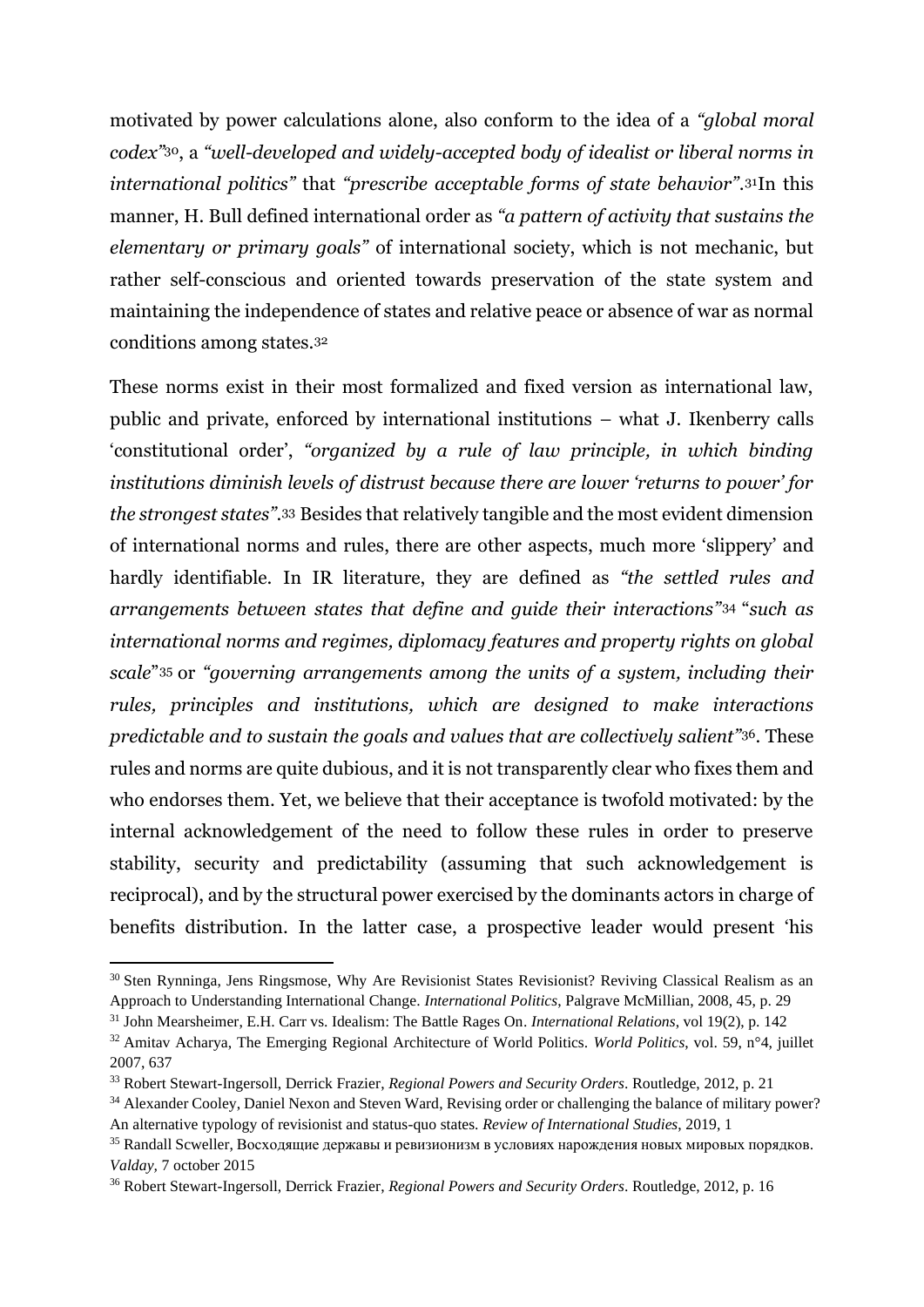particular visions as universal, so that they become acceptable to relevant followers' and would be qualified in this sense as a hegemon.<sup>37</sup>

To sum up, we can distinguish two dimensions of international order - one pertaining to power distribution and another one related to the rules and implicit norms and behavioral practices. In this optic, the division of states on status quo and revisionist will be done depending on what S. Ward calls distributive dissatisfaction and normative dissatisfaction.<sup>38</sup> However, other variations of such disaggregated approach to conceptualization of international order exist. In this manner, R. Gilpin has identified three components, namely the distribution of power, the hierarchy of prestige and *"rights and rules that govern or at least influence the interactions among states"* <sup>39</sup>. Alternatively, A. Cooley hives off state orientations towards the balance of power from the international order *per se* which he defines as ecologies of public, club, and private goods and their associated rules, norms, and arrangements.<sup>40</sup>

Multi-dimensional nature of international order has an unambiguous implication for analysis of states' foreign policy orientations. While we may recognize that one state demonstrates a revisionist attitude towards one aspect of international order, we may as well assume that it adopts a status-quo stance towards another one. Besides, quantitatively, 'revisionism' may be different from one state to another depending on the depth of dissatisfaction that the state experiences. Therefore, labeling one state as revisionist, without any further precision, seems to be fallacious and leaves out all the complexity of its motivations.

Following this two-dimension scheme, we propose to examine the attitudes of China and Russia towards the unipolar power-structured system (distribution of power dimension) and towards global governance institutions and promoted values (normative dimension).

<sup>37</sup> Dirk Nabers, Power, Leadership and Hegemony in International Politics in *Regional leadership in the Global System*, ed. By Daniel Flemes, Ashgate, 2010, p. 64

<sup>&</sup>lt;sup>38</sup> Alexander Cooley, Daniel Nexon and Steven Ward, Revising order or challenging the balance of military power? An alternative typology of revisionist and status-quo states. *Review of International Studies*, 2019, 5

<sup>39</sup> Robert Gilpin, *War and Change in World Politics*. Cambridge: Cambridge University Press, 1981, p. 34.

<sup>40</sup> Alexander Cooley, Daniel Nexon and Steven Ward, Revising order or challenging the balance of military power? An alternative typology of revisionist and status-quo states. *Review of International Studies*, 2019, 19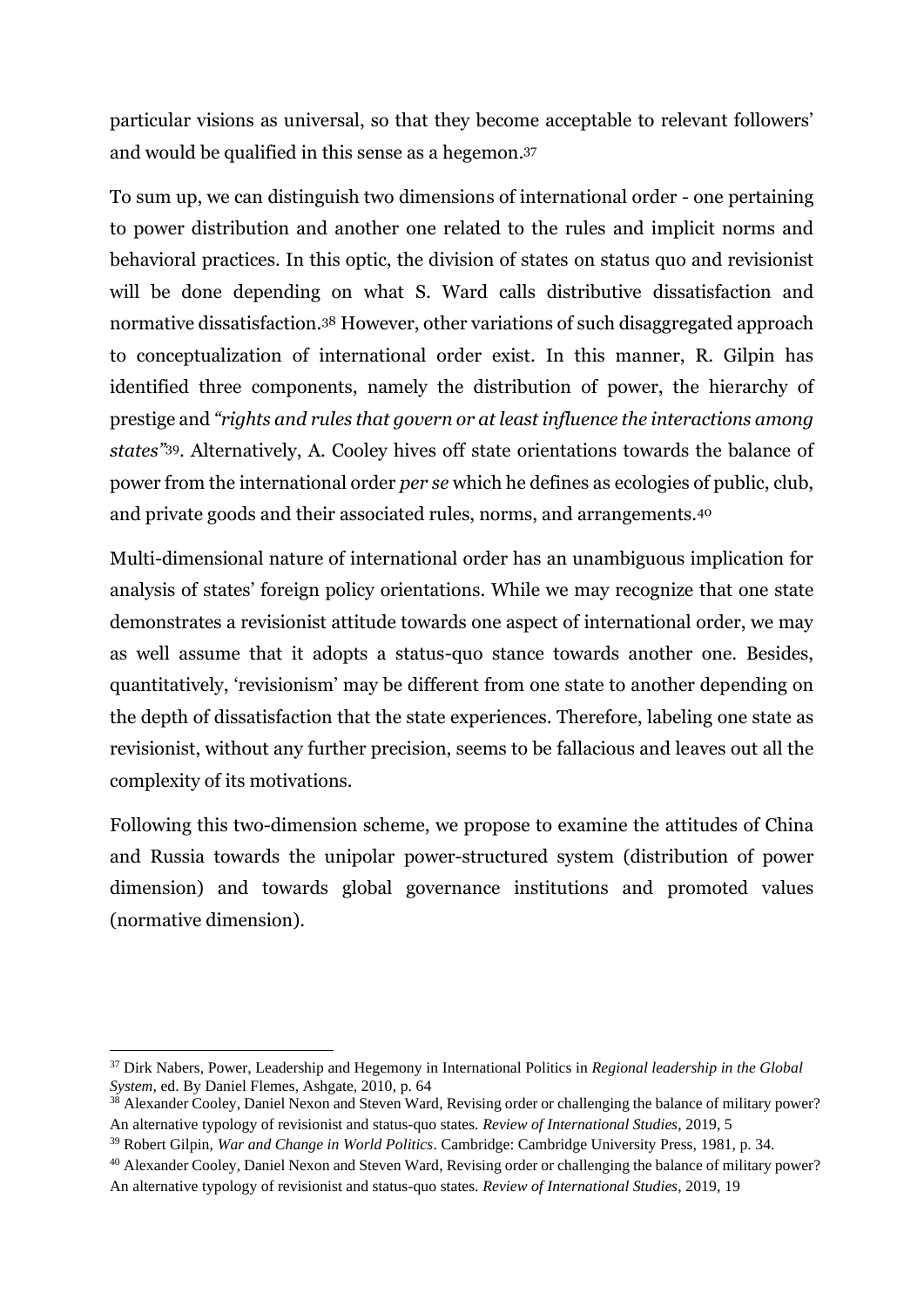# **III - China's and Russia's various revisionisms**

In order to address the problematic of China and Russia being 'revisionist geopolitical powers' we will focus on two questions: whether we can consider China and Russia to be revisionist states and whether their revisionisms are alike.

#### *1. Attitude towards unipolarity: balancing against the superpower?*

Russia and China political leaders' declarations leave today little doubt on their contesting approach toward global distribution of power and, namely, the unipolarity. Since the signing of the strategic partnership agreement in 1994 underpinned by the Sino-Russian Treaty on Good-Neighborliness, Friendship and Cooperation adopted in 2001, Russia and China have been actively cooperating on promoting a 'multipolar world' where both countries claim the status of global powers.

In Russia the idea of a multipolar world was conceptualized in 1996 by its former foreign affairs minister Yevgeny Primakov. He put forward the idea of regional stability based on regional associations of states and viewed the strategic triangle 'China – Russia – India' as a stability guarantor for the Eurasian regional space.<sup>41</sup> Such vision has persisted until today, though it has now concentrated essentially on Russia-China strategic partnership, with Indian variable entering occasionally in the equation. Hence, Russian foreign affairs minister Sergey Lavrov admitted that "*the period of several centuries when what we call the West was dominating in international affairs is passing*" <sup>42</sup> and that *"international order transformation has become irreversible […] new powerful actors […] seek to influence more on regional and global processes, and demand legitimately a more significant participation in key decision making". 43* In China the concept of multipolarity – *duojihua* (多极化) – entered the political discourse in the late 1980s and was formally incorporated into Chinese foreign policy by Deng Xiaoping's successor Jiang Zemin in 1992 at the 14th Party Congress. It has gradually evolved *"from a critique of bipolarity in the late Cold War period into a* 

<sup>41</sup> Andery Gorokhov, 'Yevgeny Maksimovitch Primakov o mnogopolyarnom mire XXI veka' ('Yevgeny Primakov on multipolar world in the XXI century'). *Russian Political Science,* n°1, 2016, p. 11

<sup>42</sup> 'Lavrov: mnoguie politiki yavlyautsya storonnikami teorii upravlyaemogo haosa' ('Lavrov: many politicians support the theory of controlled chaos'). *TASS,* August 11, 2017

<sup>43</sup> Sergey Lavrov, 'Mir na pereputie i sistema mezhdunarodnykh otnosheniy budutchego'('The world at crossroads and the future system of international relations'), *Global Affairs,* September 20th, 2019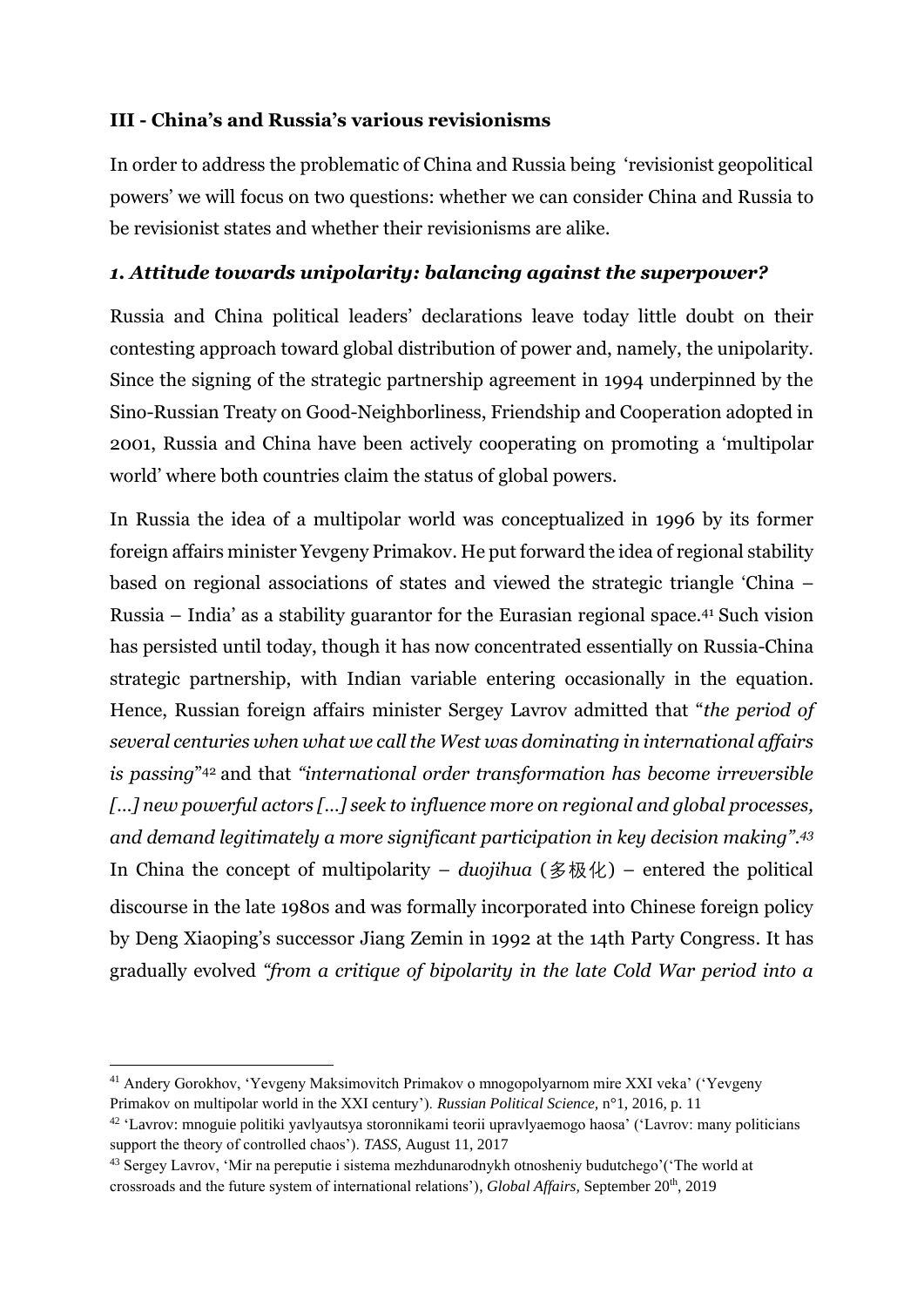*critique of American unipolarity"44.* More recently, Xi Jinping proclaimed at the XIXth National Congress of the Communist Party of China45, *"China has become a global leader in terms of composite national strength and international influence"* and it positions itself as a defender of international order.

Indeed, today Russia and China are actively implementing their policy of balancing against the United States and they have already achieved considerable success in various fields. Both together and individually, Russia and China are making efforts to catch up with the United States in military and diplomatic spheres. Their cooperation was reinforced after 2014 and gained additional motivation after the U.S. National Security Strategy had clearly designated Russia and China as a threat to the American national interests and pushed them further towards forming a military counterbalance.

While the negotiations on a new agreement on Russia-China military cooperation are being held, its practical implementation provokes alarmism of Western counterparts. In the framework of 'major country relationship'<sup>46</sup> Russia and China conduct regular military exercises, bilateral and multilateral (including the Shanghai Cooperation Organization). For instance, China became part of the 'Vostok-2018' maneuvers, the largest of those organized by Russia since the collapse of the USSR in September 2018 mobilizing approximatively 300,000 troops and one year later it was invited among others (India, Kazakhstan, Pakistan, Tajikistan and Uzbekistan ) to participate in 'Tsentr 2019' maneuvers destined to put into practice the *"use of force groupings in solving the tasks of combating international terrorism and ensuring military security"*. <sup>47</sup> Likewise, the two states have held multiple joint naval exercises, including those in the South China sea (September 2016), East China sea (May 2014), Yellow sea (April 2012, April-May 2019) and – in the European surroundings – the Baltic sea (July 2017) and the Mediterranean sea. The Chinese army, yet untested (since the Vietnam war), benefits from cooperation with Russia to "*implement its maritime strategy,* 

<sup>44</sup> Brantly Womack, Asymmetry theory and China's concept of multipolarity. *Journal of Contemporary China*, 13(39), 2004, p. 351 (366)

<sup>45</sup> Chinese President Xi Jinping's speech at the XIXth National Congress of the Communist Party of China, October 18th, 2107

<sup>&</sup>lt;sup>46</sup> Xinhua Commentary: China, Russia set paradigm for major-country relations. *Xinhuanet*, June 5<sup>th</sup>, 2019

<sup>47</sup> *Tsentr* 2019 maneuvers kick off in Armed Forces of Russian Federation. Ministry of the Defense of Russian Federation, September 16th, 2019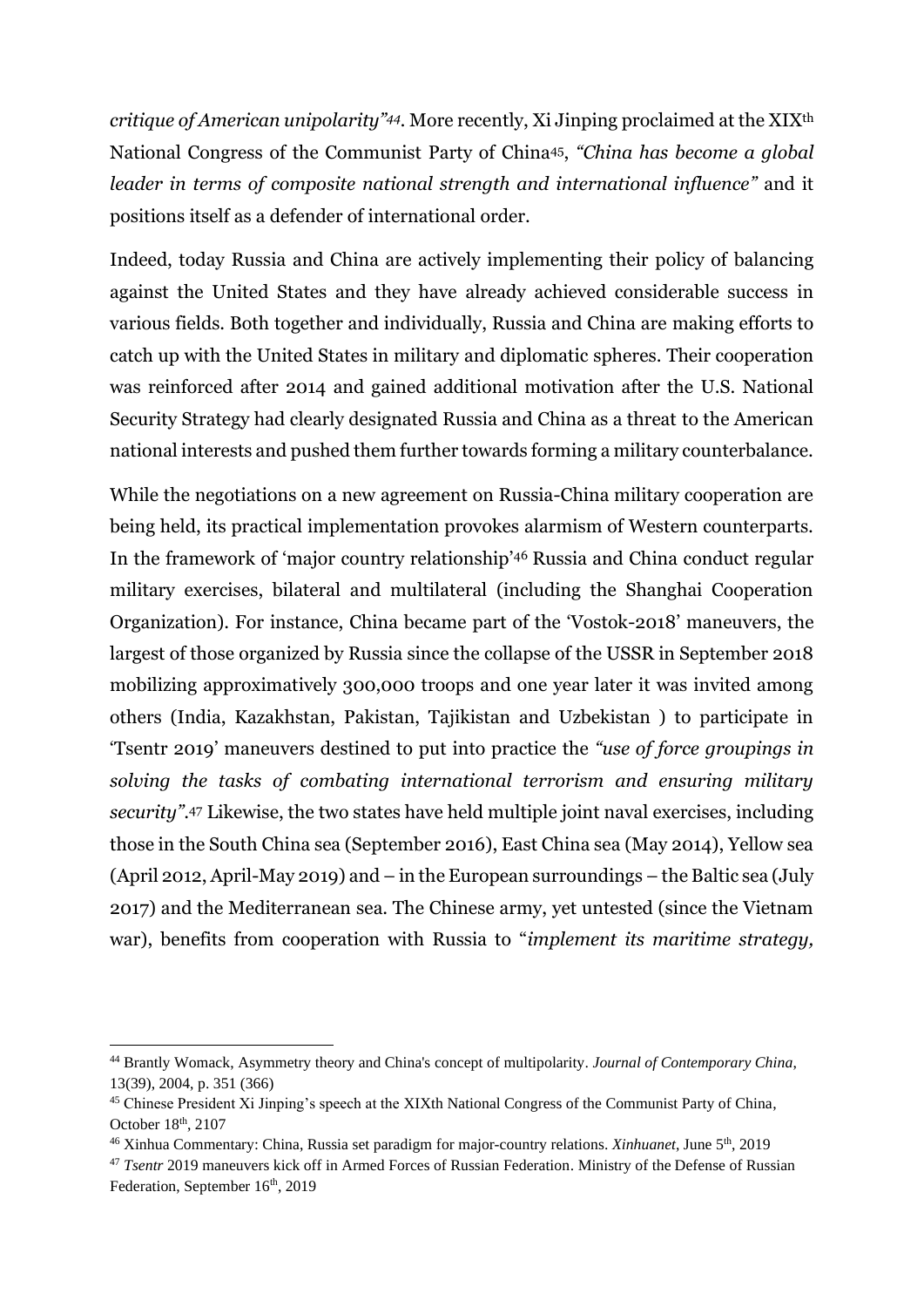*enhance maritime security, and develop capabilities for 'offshore operations'* ". <sup>48</sup> In addition, Russian-Chinese military cooperation was marked by a first joint air patrol which took place in July 2019 over the waters of the sea of Japan.

Furthermore, in the context of the USA's withdrawal from the Intermediate-Range Nuclear Forces Treaty, V. Putin announced during the 16th Valdai International Discussion Club meeting in October 2019 that Russia was helping China to construct an early warning system able to counter ballistic and cruise missiles, <sup>49</sup> opening prospects for coordination of their strategic arms forces. While the details remain unavailable, observers tend to agree that at this point Russia-China cooperation is moving yet closer to the model of an actual alliance able to contain American influence. This upgrade has been additionally translated by the mechanism of regular consultations between military commands of the two states, as well as by the transition from arms sales to cooperation in arms development. <sup>50</sup>

In diplomatic sphere, Russia and China have shown solidarity towards each other by coordinating their policies on a broad range of issues. Their respective activities within the Security Council of the United Nations demonstrate that since 2007 all of the eight vetoes imposed by China were supported by Russia, while 2 of the 13 vetoes imposed by Russia were supported by China and the latter abstained in the remaining 11 cases.<sup>51</sup> Such stance was eloquently summarized by D. Trenin who estimates that *"Russia and China will never be against each other, but they will not necessarily always be with each other"*, which implies that any problematic issues that are susceptible to be brought about – such as the Syrian question or the South China sea dispute – are getting an *a priori* tacit support or guarantee of non-interference at least.

While Russian-Chinese balancing against the United States leaves little doubt, its teleological meaning remains obscure. While both insist on containing the United States in order to provide conditions for a so-called multipolar world, it seems that the

<sup>48</sup> Michael Paul Partnership on the High Seas. China and Russia's Joint Naval Maneuvers. SWP Comment, n°26, June 2019

<sup>49</sup> Minnie Chan, Vladimir Putin says Russia is helping China build a missile early warning system. *South China Morning Post,* October 4, 2019

<sup>50</sup> Vasiliy Kashin, Koreiskiy obstrel. Chto oznachaet pervoe sovmestnoe patrulirovanie samoletov Rossii i Kitaya ('Korean shooting. What means the first Russian-Chinese joint air patrol')*. Carnegie Moscow Center,* July 25th , 2019

<sup>51</sup> Security Council - Veto List, Dag Hammarskjöld Library [online]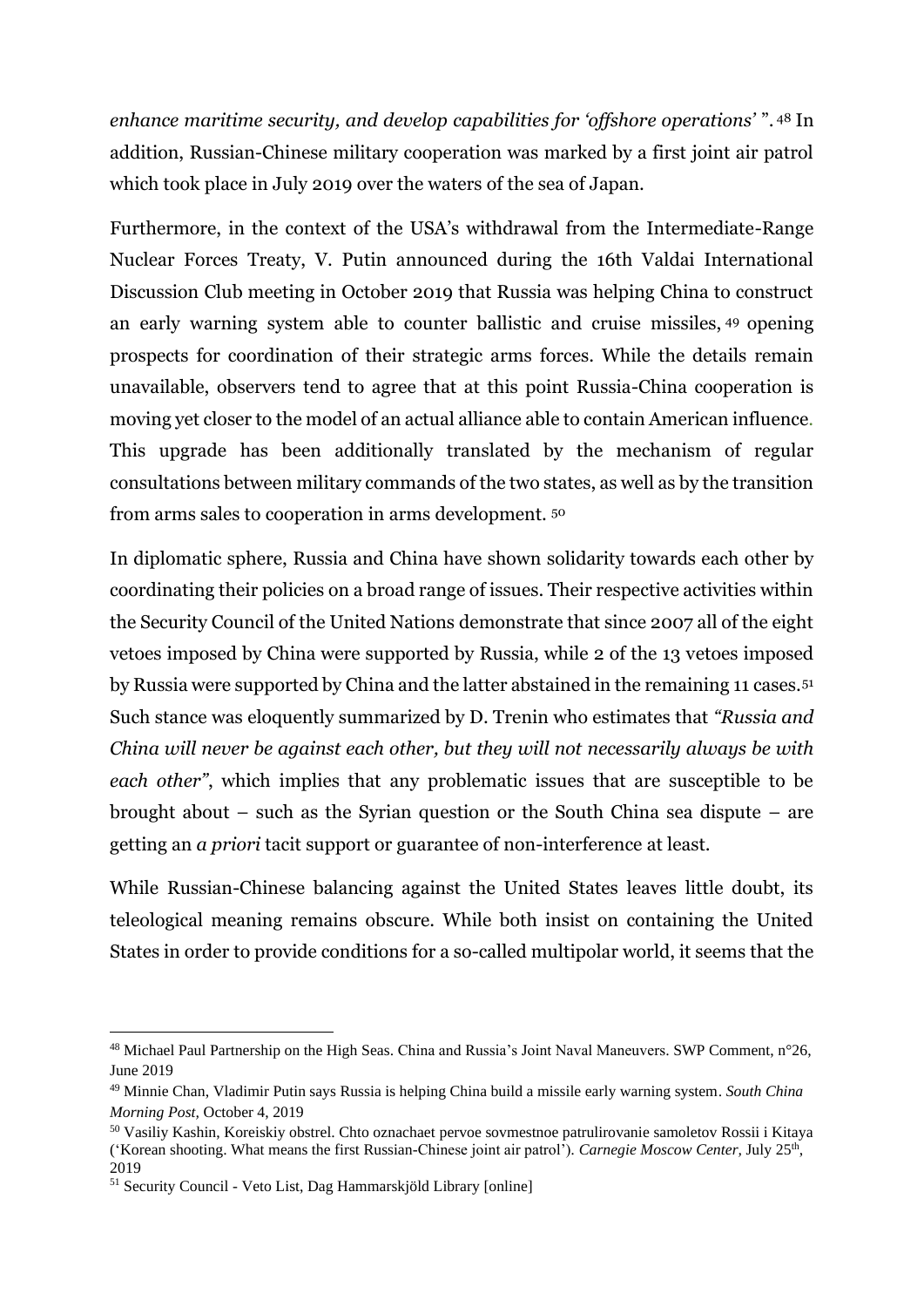interpretations given by Russia and China to the multipolar order are not quite the same.

Multipolarity has legal and political sense. Legally, it will mean souverain equality of states, their equal legal capacity and aptitude to participate in negotiations and international institutions. Politically, it implies the existence of multiple 'poles' or power gravity centers which leads to disorganization and impossibility to define common rules and to manage international relations in a concerted manner.<sup>52</sup> It is the political dimension of multipolarity which presents a particular interest.

As we have mentioned earlier, Russia and China's claim for multipolarity stems essentially from their denunciation of unipolarity. In this perspective, it is crucial to explain the rationale of China and Russia for contestation of the unipolar order.

Regarding Russia, its dissatisfaction originates from its unacceptance of the outcome of the Cold war and the loss of its great power status in the 1990s. Russian political discourse emphasized the deception towards American neglection of Russia's 'droit de regard' (as during Yugoslavia conflict or intervention in Iraq in 2003) and the expansion of the NATO closer to its borders. After fruitless attempts to construct a 'big European home', normative and political contradictions have revealed themselves quite soon, while military escalations in Georgia and Ukraine have put a precipitated end to these endeavors. Starting from the second mandate of V. Putin, it fixed new priorities and began to develop a new, Eurasian, dimension of its foreign policy, launching its 'opening to the East' course. Basically, it came as a response to its 'geopolitical solitude': rejected by the club of Western countries, Russia redirected its political efforts to construct a non-Western political community, baptized the Eurasian community, by developing strategic partnerships with regional powers like Turkey, Iran, India and China. Thus, Russia's motivations can be best described as revanchist as it is seeking to establish a new order with a different distribution of power as reaction to not being accepted as an equal in the current power architecture.

In its turn, China managed to become a great power within the order that was not created by it, but which provided necessary conditions for it to become a powerful and influential actor, not least due to its success in establishing a good rapport with the United States. As remarks S. Turner, *"China has justifiably exerted extreme caution in* 

<sup>52</sup> Serge Sur, *Relations internationals.* Montchrestien, Lextenso editions, 6th ed., 2011, p. 288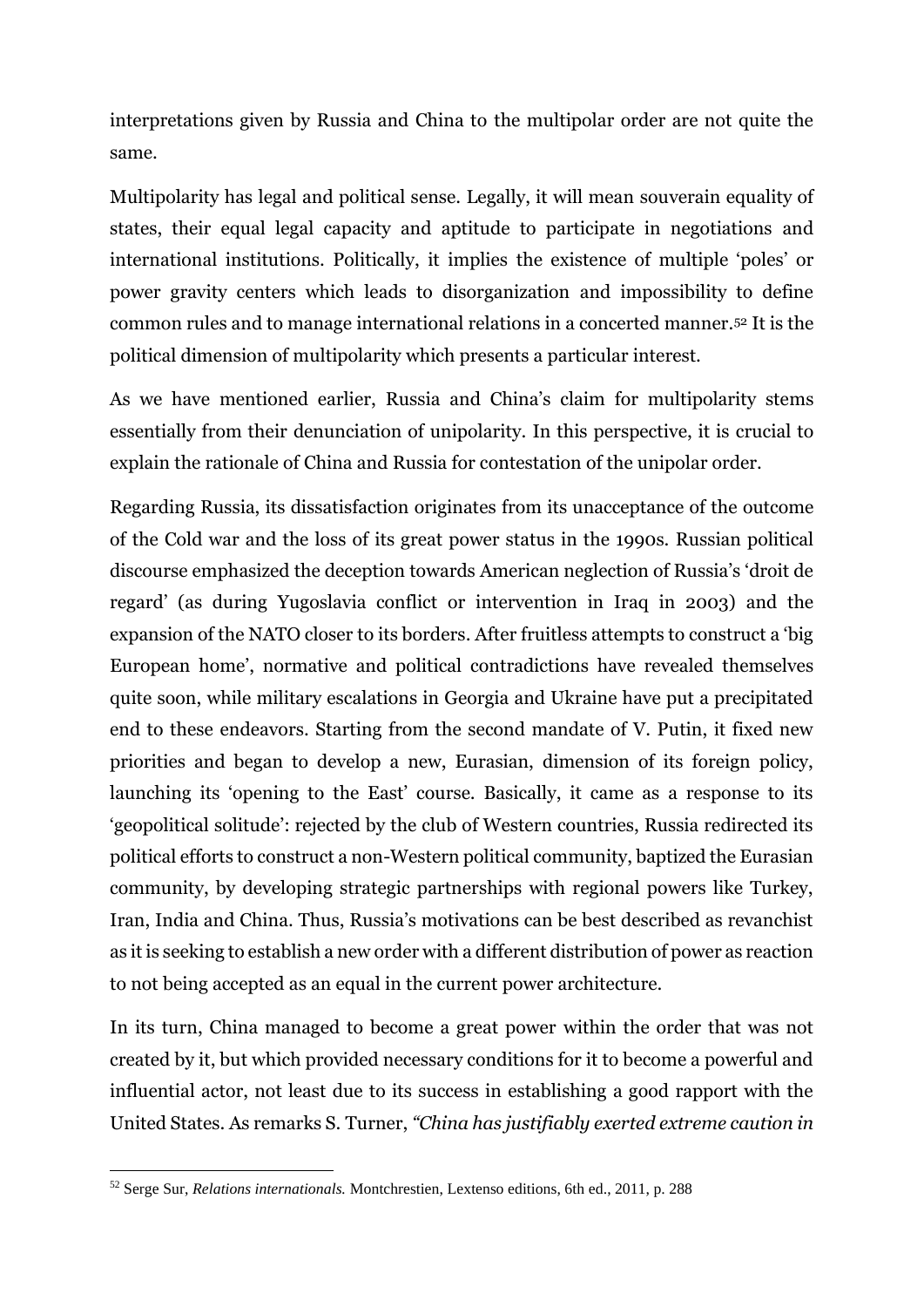*propagating the cause of multipolarity and directly criticizing U.S. hegemony"* and accompanied its ascending to power by narratives of a 'peaceful rise' and 'harmonious world'.<sup>53</sup> Accordingly, as writes Yan Xuetong, "*rather than unseating the United States as the world's premier superpower",* Chinese political leaders are trying to avoid an open confrontation with the United States and its allies.*<sup>54</sup>* However, formulated today as the Belt and Road Initiative, its economic ambitions have now stepped up on a worldwide level out of necessity of sustaining its economic growth and it has had inevitable political repercussions on the regional and global power balance. China's omnipresence and growing influence put into question the U.S. capacity to maintain its global power status in various regions. In Asia the United States traditionally relied on its allies such as Japan, India, South Korea, the Philippines and Taiwan to keep a firm foothold in regional affairs and to contain China. It does so, for instance, by putting efforts towards developing the Indo-Pacific space, levying tariffs on Chinese goods or acting against China's 'one-China policy'. <sup>55</sup> Economic expansion and territorial integrity being vital national interests of China, the latter has inevitably engaged in the competition with the United States.

In this light, what kind of multipolar world do China and Russia envision?

We acknowledge that both states realize that the American superpower is still present and tangible and that neither of them – at least unilaterally – is not capable of replacing it. As Russian president noted during the Saint-Petersburg economic forum in 2016, *"America is a great power. Today, probably, the only superpower. We accept that"*. 56 In other words, they may be expressing a certain dissatisfaction with the U.S. preeminence, but it remains rather limited and, even more, their readiness and capacity to take its place and its global responsibilities. In this optic, contesting does not necessarily mean revisionism, as defying the unipolar world does not necessarily lead to obliterating the superpower. Neither Russia nor China have a clear plan *"for* 

<sup>53</sup> Susan Turner, Russia, China and a Multipolar World Order: the Danger in the Undefined. *Asian Perspective*, Vol. 33, No. 1 (2009), p. 168

<sup>54</sup> Yan Xuetong, The Age of Uneasy Peace. Chinese Power in a Divided World. *Foreign Affairs,* January-February 2019

<sup>55</sup> On December 2, 2016 the U.S. president-elect Donald Trump directly called – for the first time since 1979 – the president of the Republic of China Tsai Ing-wen, while Taiwan is not recognized as an independent state by China.

<sup>56</sup> 'Putin nazval SShA edinstvennoi sverhderzhavoi' ('Putin called the U.S. the only superpower'). *RBK,* June 17th, 2016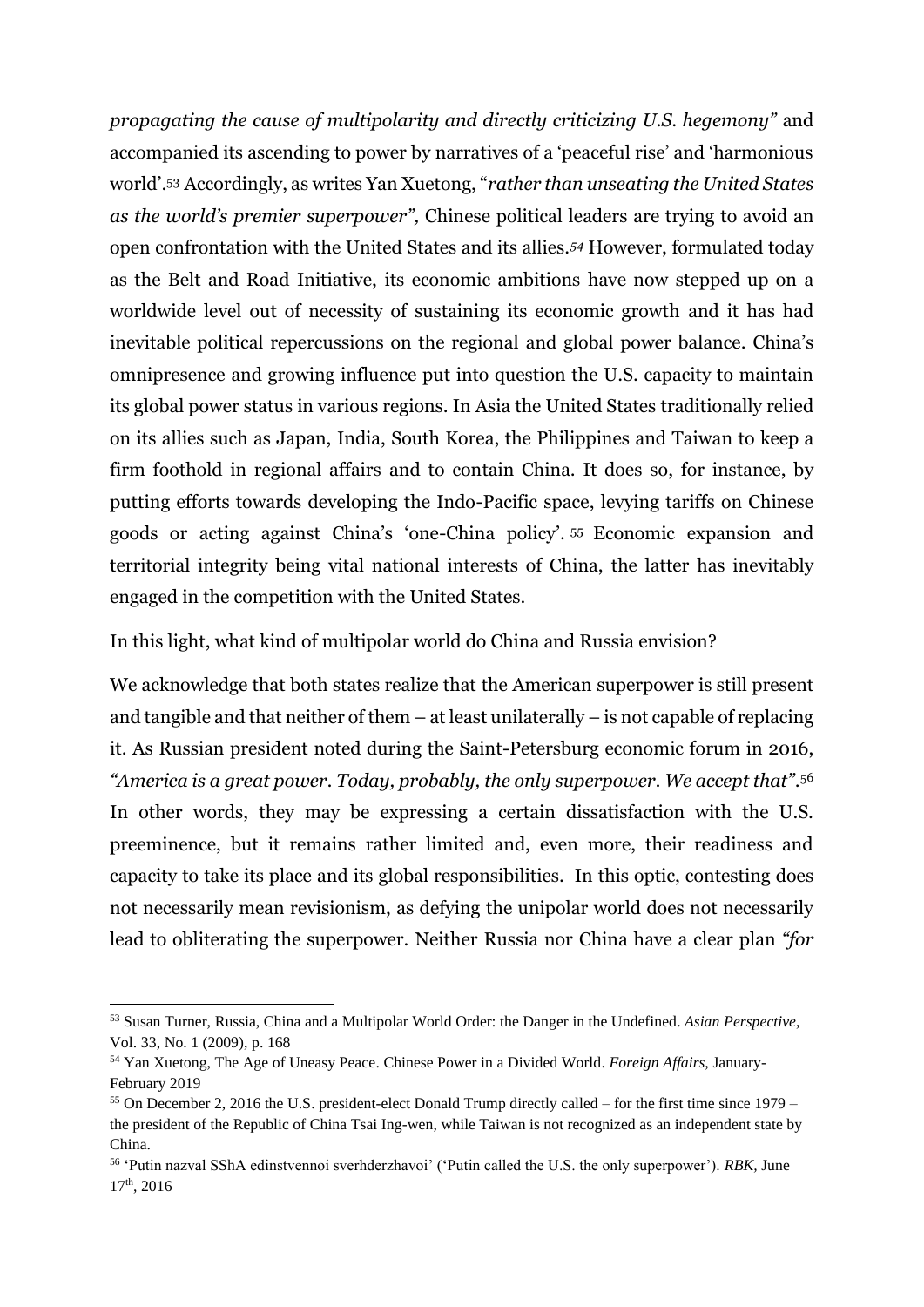*filling this leadership vacuum and shaping new international norms from the ground up".*<sup>57</sup> Multi-polarity is thus not an ultimate goal and a comprehensive alternative, but a mechanism allowing to check the superpower and to restrict its influence on the regional level.

To complicate matters, Russian political discourse tends to combine two narratives – that of a multipolar world and that of a bipolar structure of international politics, as notes A. Kortunov, the latter being articulated by the East-West, liberal-conservative and other dichotomies. <sup>58</sup> It is hence inclined to present China and Russia as part of a USA – China – Russia strategic triangle; where the two countries present a unified counterbalance to the U.S.-led liberal world order. At the same time, China, though also insisting on a more inclusive environment and formats of cooperation, considers the U.S. as *'the epicenter of its foreign policy'*. It is therefore *'interested in maintaining a functional relationship with the USA'*, while Russia is *'one of the several'* regional powers. In other words, while the United States is viewed as a major counterpart to China, it is at the same its point of reference *vis-à-vis* which it is pursuing the *'policy of cooperation and accommodation'*. <sup>59</sup> We observe then that while undertaking common measures to balance against the U.S., China and Russia do not share a common attitude towards it.

The analysis of China and Russia's attitudes towards unipolarity reveal that both states are indeed dissatisfied with the current distribution of power, but not necessarily with the U.S. being a superpower. While China is potentially capable of but not necessarily willing and Russia willing without being capable of assuming the superpower's position, they are seeking to check the U.S. influence, but in different ways. China's primary objective is to stop the U.S. actions directed at containing China's economic expansion and to keep its trade partnership with the U.S. while Russia's seeking to preserve its influence on the regional level and to protect its *droit de regard* in international affairs even if it leads to deterioration of its relations with the U.S. Thus, compatibility of political goals being the most important determinant of alignment decisions, Russia and China's revisionisms *vis-à-vis* the unipolar international order differ significantly and, in this respect, they do not necessarily form a united geopolitical front against the

<sup>57</sup> Yan Xuetong, *Foreign Affairs*, vol. 98, n°1

<sup>58</sup> Andrey Kortunov, 'Pochemu mir ne stanovitsya mnogopolyarnym' ('Why does not the world become multipolar'), *Россия в глобальной политике*, June 26th, 2018

<sup>59</sup> Bobo Lo, Brookings conference 2019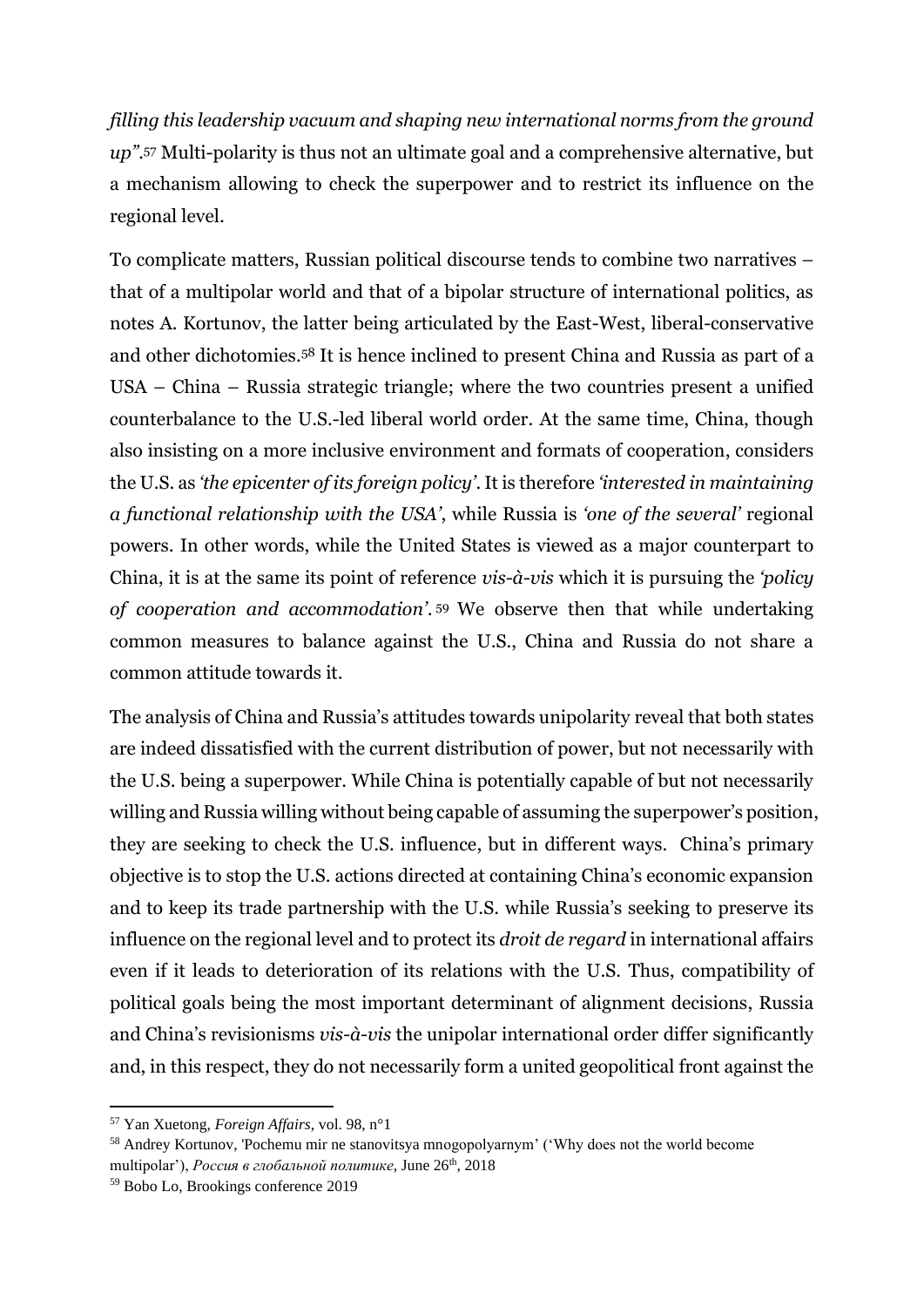superpower. Hence, both sides affirm regularly that their relationship is best characterized as a 'partnership' rather than an alliance, the latter being mainly due to China's non-alignment strategy. As Fu Ying, Chairperson of the Foreign Affairs Committee of the National People's Congress of China, remarked, China and Russia should "*be very close friends, very close partners, but axis is an obsolete concept"60.* In this perspective, the two states enlarge and deepen their cooperation without going beyond its "safe limits" and impinging on their "sovereignty and freedom of maneuver"61, in particular *vis-à-vis* the United States.

## *2. Normative dimension: alternative format of intrastate interactions*

Normative dimension of international order implies producing, promotion and implementation of norms, rules and procedures. In this part, we will study Russia's and China's attitudes towards participation in global governance institutions (a) as principal lieu of norms production and promotion by their unilateral and bilateral actions. (b)

# *a) Participation in global governance institutions*

During the first decade after the collapse of the USSR, Russia had to reconstruct its relations with foreign countries, and its participation in international organization served the objective of its socialization and integration into the international society dominated by democratic states. It integrated among others the IMF (1992) and the WTO (2012) and benefited from liberal market economy to develop commercial ties with European countries – its main commercial partners.<sup>62</sup> Russia was also admitted to informal political clubs of influential actors as G20 and (former) G8 and became a member of regional organizations such as the Council of Europe and the OSCE.

By the 2000s, it had gained confidence it began to seek to reaffirm its influence in international affairs and to protect what it considered to be its sphere of influence. The year 2014 marked a turning point in Russia's relations with the Western countries and

<sup>&</sup>lt;sup>60</sup> Interview with Fu Ying, Chairperson of the Foreign Affairs Committee of the National People's Congress of China, and with F. Lukyanov on November 22th, 2016

<sup>&</sup>lt;sup>61</sup> Dmitri Trenin, Russia, China Are Key and Close Partners. *China Daily*, June 5<sup>th</sup>, 2019

 $62$  In particular, the Netherlands, Germany, Belarus and Italy occupy 23.2% of Russia's exportations in 2017, almost twice more than China's part. (Source: *Observatory of Economic Complexity*)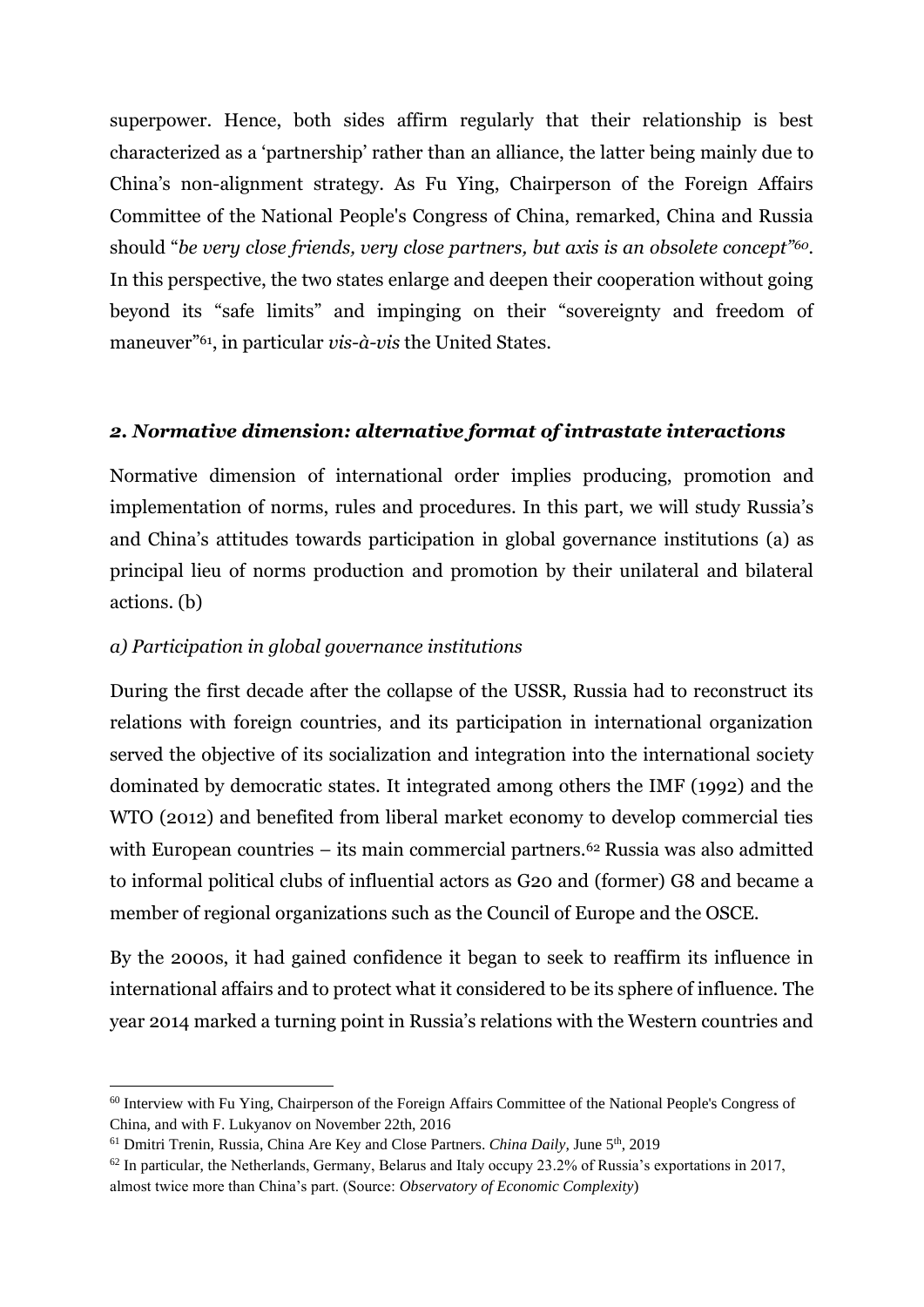impacted its participation in international organizations dampened by its exclusion from the G8 and suspension of its voting rights in the Council of Europe. When its relations with the Western countries deteriorated, Russia used its veto power within the UN Security Council as a means to counter the undertakings which went contrary to its interests and that, according to its representatives, *"more than once spared the United Nations from getting involved in dubious enterprises"*. 63

In its turn, communist China had to gain its right to be recognized internationally and to integrate the United Nations in 1971, and during the first years of its participation in international organization it played the role of a learner rather than leader. However, following Deng Xiaoping policy of reform and opening it gradually acceded to global market and as a result became what it is today – an economic power with unprecedented development achievements. With its growing economic power China multiplied significantly its presence and activities in global governance institutions. By 2000, China had become a member of over 50 intergovernmental organizations and 1,275 international non-governmental organizations. China has participated in nineteen UN peacekeeping operations and has sent to this purpose 17,390 troops.<sup>64</sup> Participation in international organizations is viewed as essential for protecting and extending China's sovereignty and ensuring its territorial integrity, enhancing its international status and preserving strategic independence, as well an *"external environment conducive to its own internal development goals"*. <sup>65</sup> At the same time, emphasizing China's "international status as the world's largest developing country", it has committed itself to "*playing an active role in international affairs, and supports the efforts of other developing countries to increase their representation and strengthen their voice in international affairs",* intention reiterated by Chinese delegates to the WTO<sup>66</sup> and to the UN General Assembly.<sup>67</sup>

 $63$  Russian delegate Alexey R. Boguslavskiy's statement at the  $73<sup>rd</sup>$  session of the UN General Assembly, November 20<sup>th</sup>, 2018

<sup>64</sup> Sergei Luzyanin, *Rossia-Kitai: formirovanie obnovlennogo mira ('Russia-China: formation of a renewed world').* Ves' mir, 2018, p. 23

<sup>65</sup> Ann Kent, Chapter Title: China's participation in international organisations in *Power and Responsibility in Chinese Foreign Policy*, edit. by Yongjin Zhang, Greg Austin, ANU Presse, 2013, p. 145

<sup>&</sup>lt;sup>66</sup> China's Proposal on WTO Reform. Communication From China, May 13<sup>th</sup>, 2019

<sup>&</sup>lt;sup>67</sup> Chinese delegate Ma Zhaoxu's statement at the 73<sup>rd</sup> session of the UN General Assembly, 36<sup>th</sup> and 37<sup>th</sup> Meetings, November 20<sup>th</sup>, 2018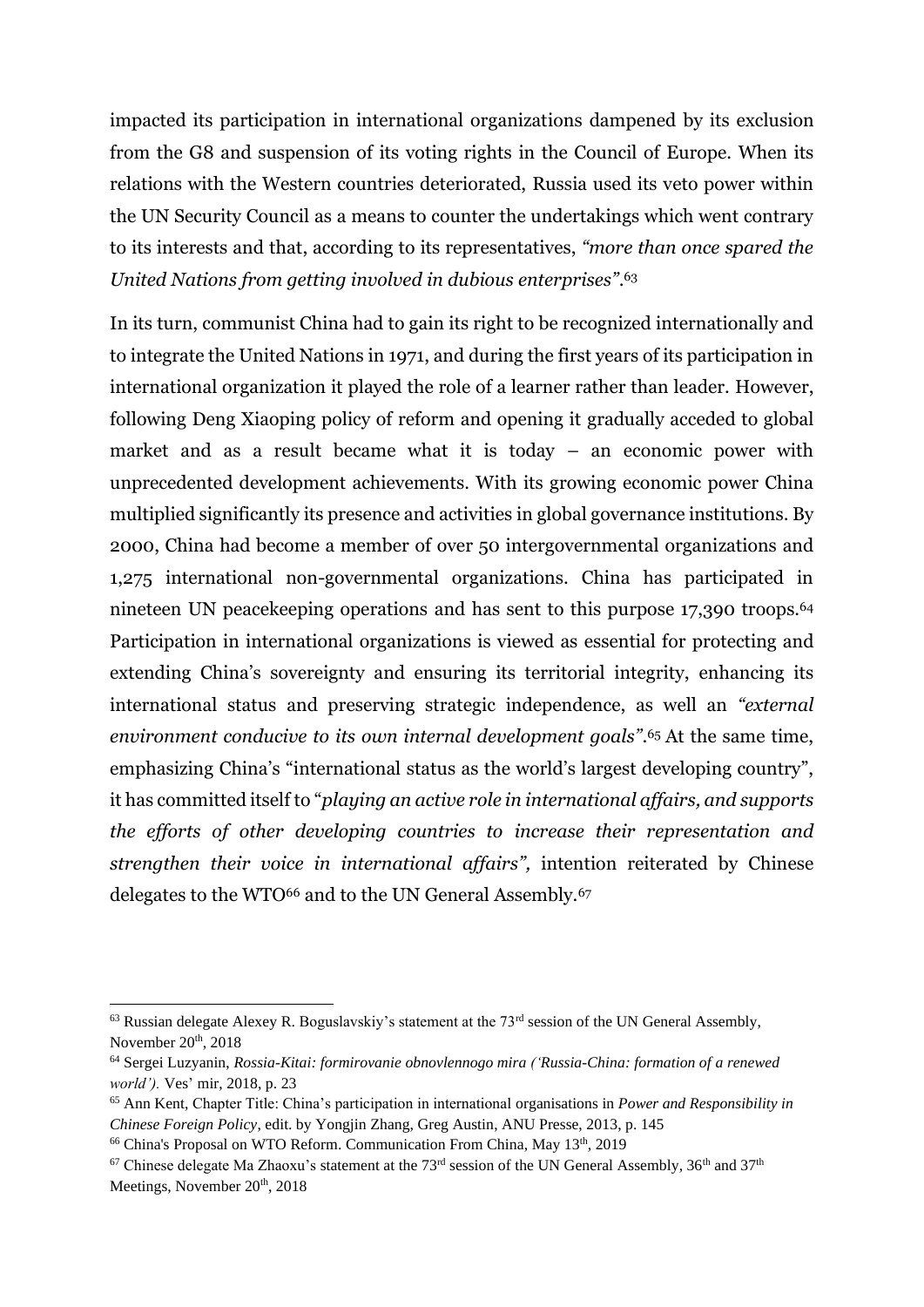In this context, it seems unlikely that Russia or China will seek to undermine the current system of global governance institutions. Both states are perfectly aware of the fact that multilateralism of global institutions combines not only the logic of mutual agreement, but also the logic of domination,<sup>68</sup> it is unlikely that either of them would seek to undermine such efficient tool.

Whereas Russia bets primarily on political and security organizations, in particular the UN Security Council, to assert itself as a great power, China is mostly active in economic global governance institutions.<sup>69</sup> Indeed, knowing that its 'rise' has been possible within the current system of global institutions, it is naturally interested in its preservation and even if it promotes their reform, the demand for changes takes place within the framework of the current international system.<sup>70</sup> Thus, China joined the WTO in 2001 and ensured compliance of its legislature with most of the WTO requirements concerning by 2010. Its GDP has multiplied by ten ever since, from 1.34 trillion USD in 2001 to 13.6 trillion USD in 2018.71According to its 2018 White Book on China and the WTO, *"China has embraced the world with open arms, made a significant contribution to promoting international trade and increasing global wellbeing, and become a key anchor and driver for the world economy."* Therefore, even if China envisages to reform global institutions,<sup>72</sup> it does it in a cautious manner with only purpose to *"improve it so that it better serves China's interests and reflects its rising status".<sup>73</sup>* As for Russia, it supports China in its endeavors and joins it in promoting a more representative nature of global institutions, and a more pluralistic and inclusive vision of international relations.

On the contrary, while on a global level Russia and China are trying to influence these institutions *via* their reform, we observe a different tendency on a regional level. In order to assert their influence and the status of regional powers, both states are conceiving a parallel architecture of regional institutions resulting in what we may call regional orders, ones less closely wedded to U.S. power and purpose. <sup>74</sup> These

<sup>68</sup> Serge Sur, *Relations internationals.* Montchrestien, Lextenso editions, 6th ed., 2011

<sup>69</sup> Charles Grant, Russia, China and Global Governance. *Center for European Reform*, pp. 12-13

 $70$  Evan A. Feigenbaum, Незаинтересованный игрок: почему китайский ревизионизм более опасен, чем думают в Вашингтоне, 2018

<sup>71</sup> World Bank [Online]

<sup>&</sup>lt;sup>72</sup> Reforms in question concern mainly expansion of its voting rights and key posts appointment procedures.

<sup>73</sup> Bobo Lo, The Illusion of convergence - Russia, China, and the BRICS. *IFRI,* March 2016, p. 13

<sup>74</sup> Amitav Acharya, The Emerging Regional Architecture of World Politics. *World Politics*, Vol. 59, n° 4, July 2007, p. 646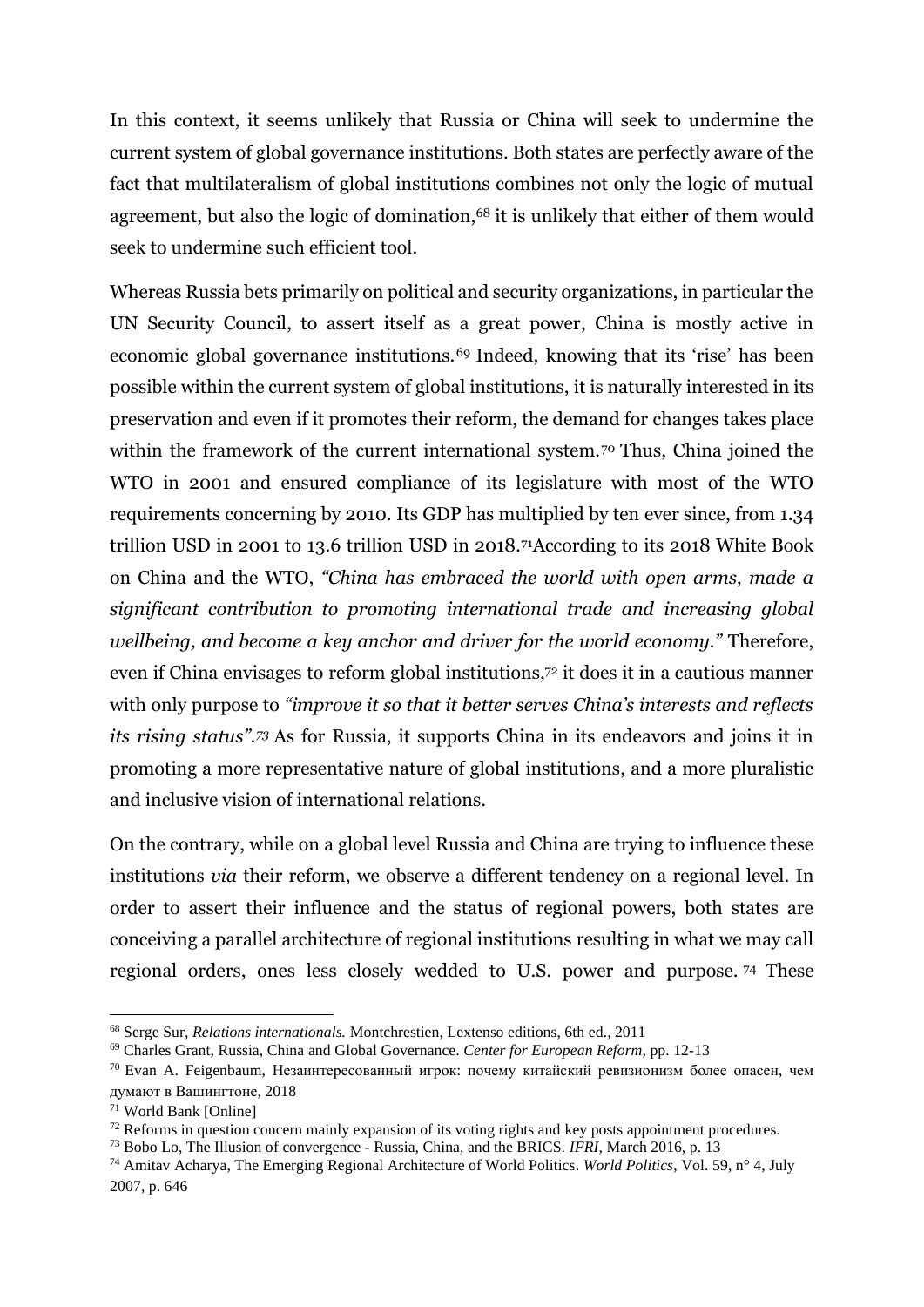endeavors have been translated into the Eurasian Economic Union and the Belt and Road Initiative, as well as the Shanghai Cooperation Organization and BRICS. We have also seen appear a series of financial institutions, such as the New Development Bank (NDB) and the Asian Infrastructure Investment Bank (AIIB) that privilege investments into hard infrastructure with less accent put on democratic and liberal reforms. Although these new institutions neither present a revisionist attempt against the *global*  institutional architecture nor do they reflect a clear vision of an alternative one, they reflect China and Russia's intention to set up their own rules on the *regional* level. Described by some as 'virtual regionalism', quantitative success of regional initiatives promoted by China and Russia does not often imply qualitative efficiency. As write Alessandra Russo and Edward Stoddard, they provide *"an additional legitimizing narrative to which regime leaders can anchor their symbolic power, helping them cope with the conflicting identities, norms, values and loyalties".<sup>75</sup>* Indeed, most of the regional associations, such as BRICS, the SCO, the BRI and – to a lesser extent – the EAEU, are incomparable to such developed forms of regional integration as the European Union. However, they serve as important channels through which China and Russia can communicate their conception of intrastate and intraregional relations.

#### *b) Promotion of alternative norms and forms of cooperation*

As once declared former Russian president D. Medvedev, there are competing value systems between Russia and the West and different development models that simply require different forms of governance.<sup>76</sup> Such values and norms play the central role in shaping the order's very operating system. However, as W. Moreland notes, whereas *"globalization amidst the "end of history" spurred the impression that the world was converging on a set of common norms", "this process effectively entailed exporting Western, liberal principles, including often via multilateral institutions, across the globe". <sup>77</sup>* In this perspective, international intrastate cooperation appears to be founded on the values universally valid, but of Western provenance. 78

<sup>75</sup> Alessandra Russo, Edward Stoddard, Why do Authoritarian Leaders do Regionalism? Ontological Security and Eurasian Regional Cooperation. *The International Spectator*, n°53(3), p. 21

<sup>76</sup> Suzanne Loftus and Roger E. Kanet, Whose Playground Is It, Anyway? Power Rivalries in Post-Soviet Space in *Power, Politics and Confrontation in Eurasia*, edit. by Roger E. Kanet and Matthew Sussex, Palgrave MacMillian, 2015, p. 25

<sup>77</sup> Will Moreland, The Purpose of Multilateralism. A Framework for Democracies in a Geopolitically Competitive World. *Foreign Policy at Brookings,* September 2019, p. 9

<sup>78</sup> Hedley Bull, State systems and International societies. *Review of International Studies*, 1987, 13, p. 152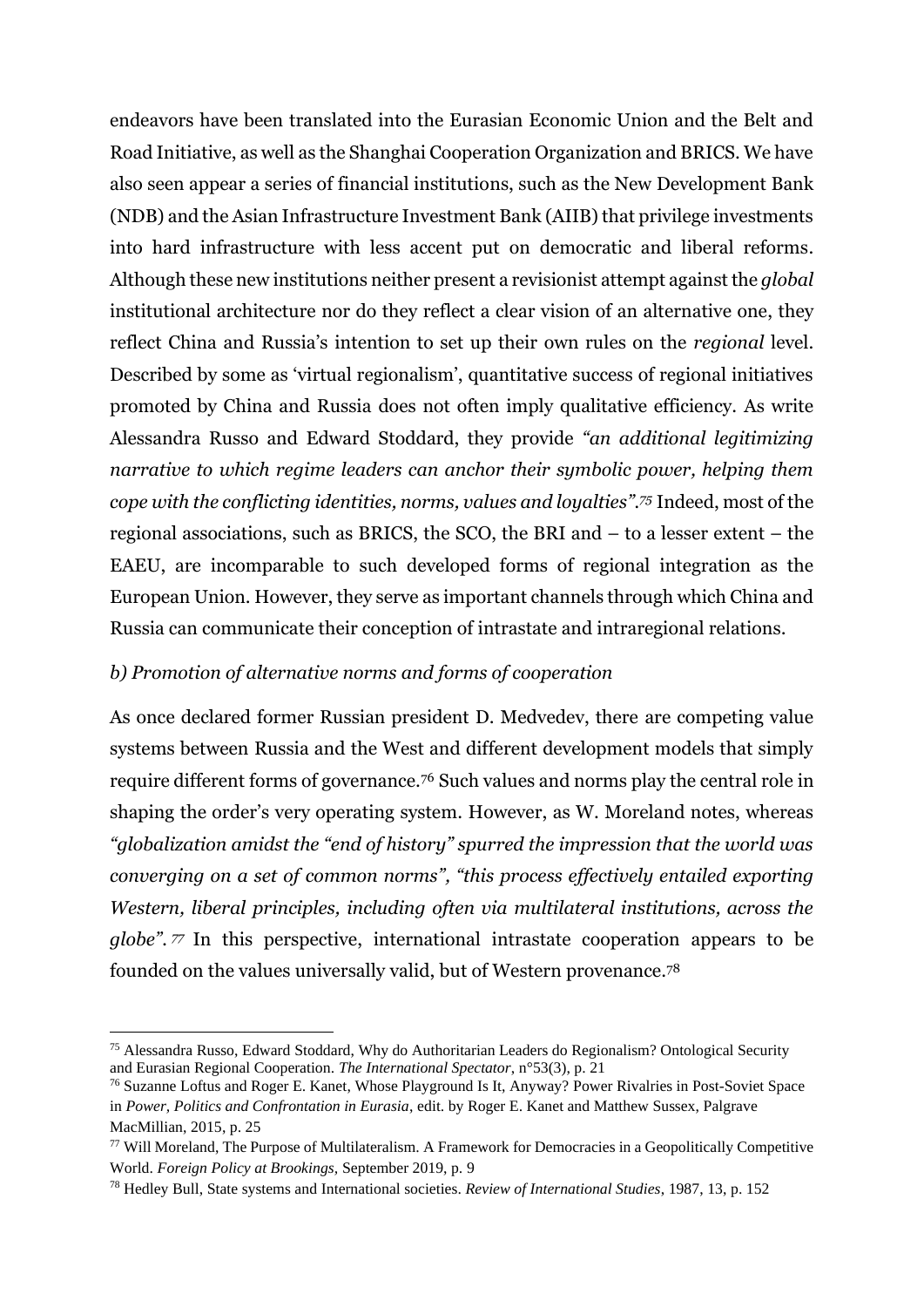The universal character of these values comes into question as actors promoting alternative norms, among which Russia and China, become more and more influential. Currently, they put forward the idea of a pluralistic world where 'European dogmatism' gives way to 'economic pragmatism', preeminence of state's sovereignty and noninterference. This idea is not new and it was first conceptualized as the 'Five Principles of Peaceful Coexistence' by India's first prime minister, Jawaharlal Nehru, and China's first premier, Zhou Enlai, in 1954: mutual respect for each other's territorial integrity and sovereignty, mutual non-aggression, mutual non-interference in each other's internal affairs and equality and cooperation for mutual benefit. In order to acquire some normative weight in international affairs, China promotes a new model of 'major countries relations' founded on the following principles summarized by China's Minister of Foreign Affairs Wang Yi: "no conflict or confrontation", "mutual respect" and "win-win cooperation." <sup>79</sup> In more concrete terms, such model of intrastate relations has been implemented by China with regard to the BRI*.* The ambitious project setting primarily economic expansion objectives incorporates a non-negligible normative dimension. It serves as a platform to develop shared beliefs and norms to build a "community of shared destiny" through balanced regional economic cooperation architecture and policy coordination. In this perspective, it is seen by many as a cultural and moral alternative to what is seen as the U.S.-led world order.<sup>80</sup>

Similarly, Russia has been developing regional integration in the post-Soviet space, as in case of the Eurasian Economic Union (EAEU) and the Collective Security Treaty Organization (CSTO). As leaders of its member-states regularly reiterate, the EAEU is an intragovernmental and not a supranational organization, where non-interference in internal affairs and respect for state sovereignty is guaranteed by the consensus-based decision-making mechanisms. In overall, the idea behind the creation of the EAEU is to form a *"common space of harmonious development"* in the context of *"politization* 

<sup>79</sup> Wang Yi, Toward a New Model of Major-Country Relations Between China and the United States. Speech delivered at the Brookings Institute on September  $20<sup>th</sup>$ , 2013.

<sup>80</sup> Shaun Lin, James D. Sidaway, Chih Yuan Woon, Reordering China, Respacing the World: Belt and Road Initiative (一带一路) as an Emergent Geopolitical Culture. *The Professional Geographer,* March 25th, 2019, p. 8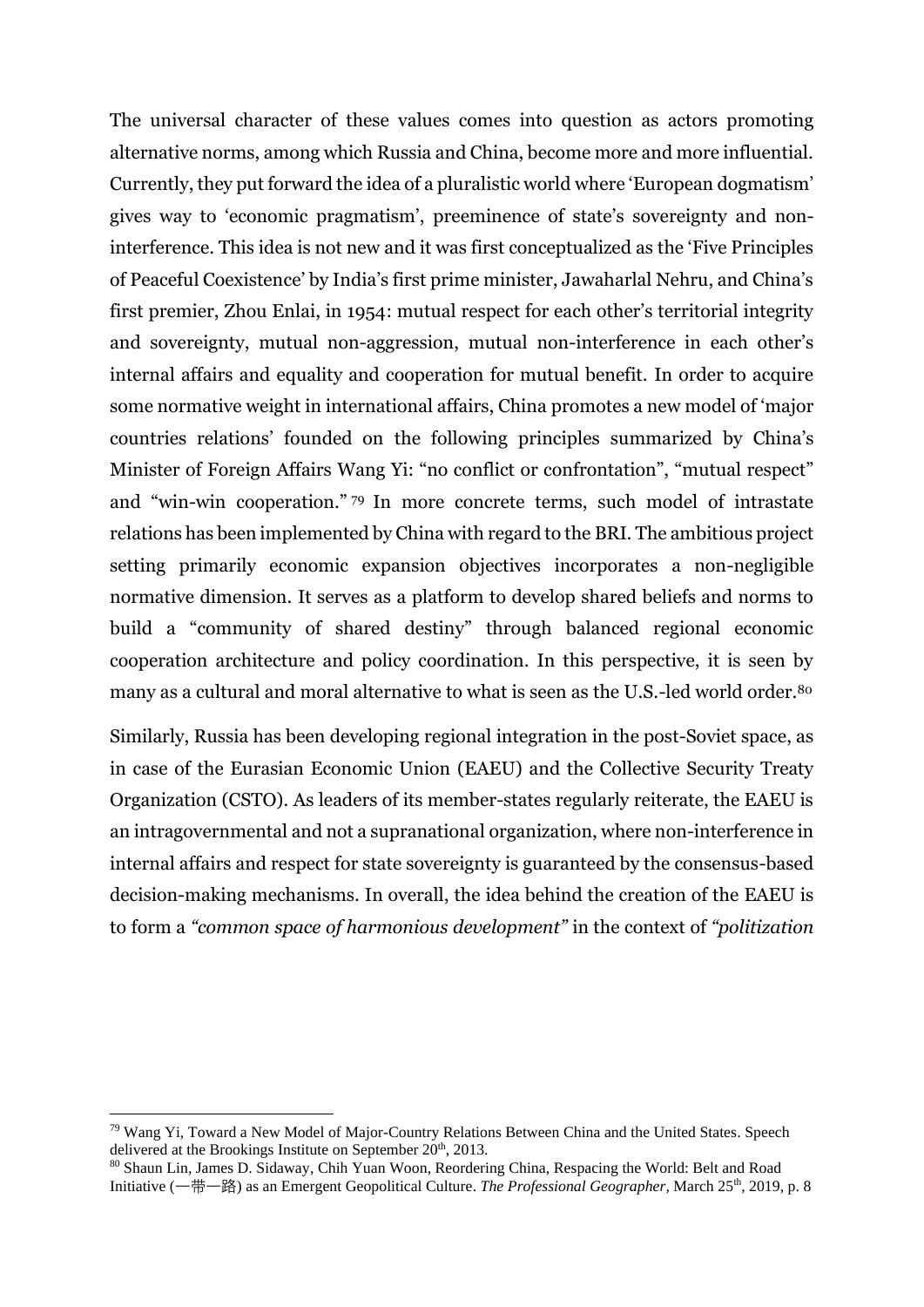*of economy, trade disputes and unfair competition"*<sup>81</sup> and the *"erosion during last fifteen years of the U.S.-led liberal order"*82.

It is indeed true that China and Russia promote alternative forms of interstate and intraregional cooperation. However, it does not imply promotion of a particular *alternative order* on a global level. Instead, they put forward the idea of a certain kind of multilateralism excluding any universalization of norms. In this logic, cooperation between states should be inclusive an outcome-based rather than rule-based. Its purpose is to make global institutions function as platforms for cooperation and solving concrete issues instead of frameworks creating the rules of the game.

#### **Conclusion**

As we have seen, the dividing line between revisionism, reforming and status quo is not as obvious as it seems to be and the disaggregated approach reveals that one state can be revisionist and reformist and status quo at the same time depending on the point of reference and the level of analysis, systemic or regional.

With regard to the distribution of power, we presume that Russia and China are indeed contesting the preeminence of the U.S., but they do not seek to undermine and eventually replace it as a unique superpower, so their demarche is rather limited. Although China under the Xi Jinping presidency has abandoned the principle of 'hiding its capacities and biding its time' (*tao guang yang hui*) and moved "*closer to center stage and making greater contributions"83,* it would be precocious to say that it is ready to assume global responsibilities implied by the superpower's status. Russia, in its turn, is actively claiming its great power status and accepting implied responsibilities, but it lacks economic, financial and political resources necessary to sustain such status. Hence, the sphere of its political influence remains quite limited. Consequently, Russia and China do not share the same motivations and objectives and can hardly be seen as a 'revisionist geopolitical force'.

With regard to normative dimension, Russia and China promote norms and values – and at this point Russia and China act together – that question the existence of the

<sup>81</sup> *ЕАЭС: формируя общее пространство совместного гармоничного роста*, Eurasiancommission.org, le 7 juin 2019

<sup>82</sup> Bobo Lo, Greater Eurasia. The Emperor's New Clothes or an Idea whose time has come? *Etudes de l'IFRI*, Russie.Nei.Reports 27, juillet 2019, p. 15

<sup>&</sup>lt;sup>83</sup> Xi Jinping, speech at the XIXth National Congress of the Communist Party of China